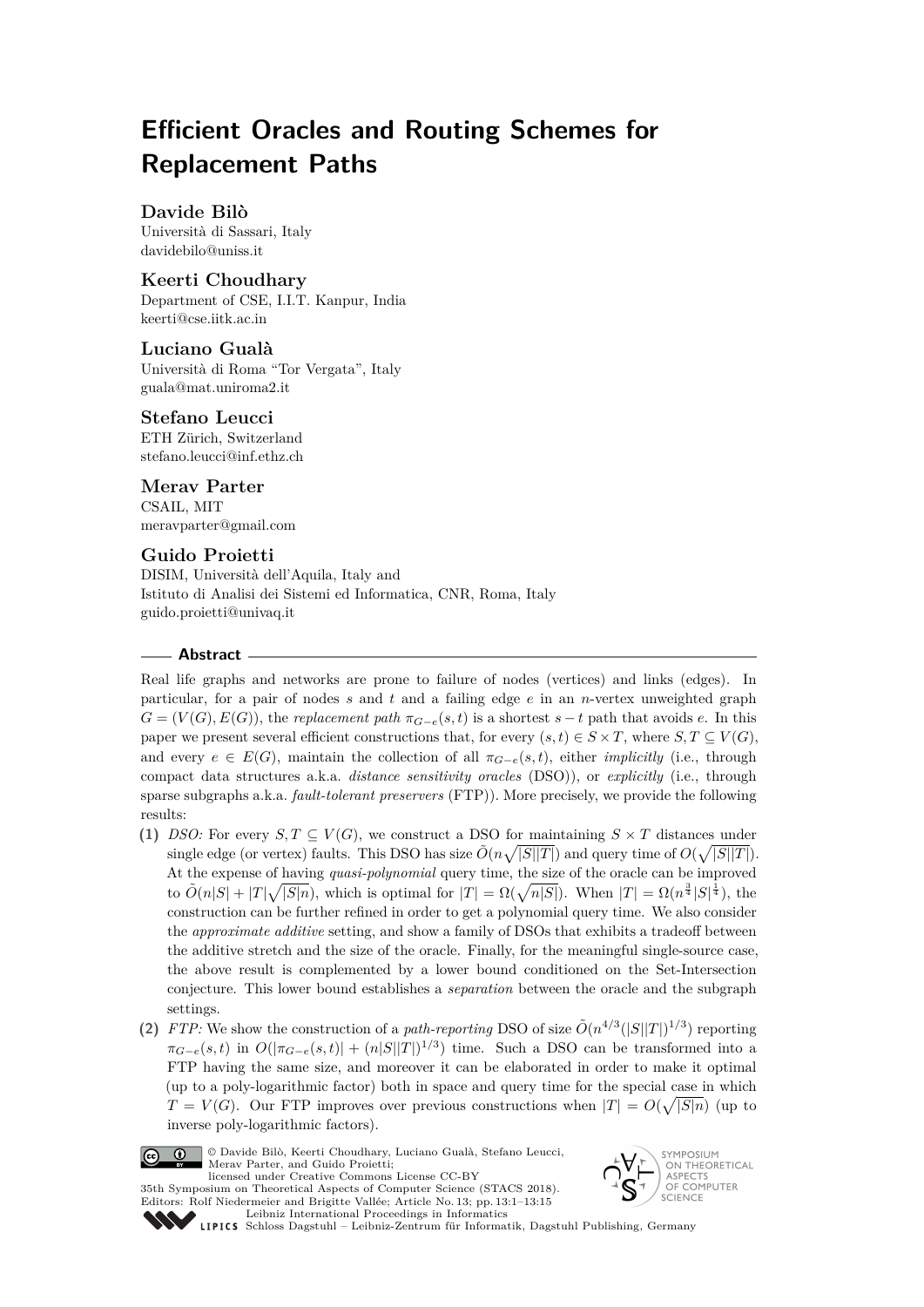#### **13:2 Efficient Oracles and Routing Schemes for Replacement Paths**

**(3)** *Routing and Labeling Schemes:* For the well-studied single-source setting, we present a novel *routing scheme*, that allows to route messages on  $\pi_{G-e}(s,t)$  by using edge labels and routing tables of size  $\tilde{O}(\sqrt{n})$ , and a header messages of poly-logarithmic size. We also present a labeling scheme for the setting which is optimal in space up to constant factors.

**2012 ACM Subject Classification** Theory of computation → Sparsification and spanners

**Keywords and phrases** Fault Tolerant, Shortest Path, Oracle, Routing

**Digital Object Identifier** [10.4230/LIPIcs.STACS.2018.13](http://dx.doi.org/10.4230/LIPIcs.STACS.2018.13)

## **1 Introduction**

#### **1.1 Motivation**

Shortest path in graphs is perhaps one of the most classical concepts in network algorithms. As real life networks are prone to failures, much attention has been devoted, recently, for studying *replacement paths*, namely, shortest paths that avoid failed edges or vertices.

A traditional objective in shortest path research is to reduce the size of the distance representation. One common way to do so is to use sparse graph *spanners*, that is a spanning subgraph of the original graph using possibly few edges while preserving some distance information. In the context of fault tolerance, Peleg and Parter [\[24\]](#page-13-0) introduced the notion of *FT-BFS trees*, namely sparse subgraphs that contain a collection of all replacement paths from a given source *s* that avoids a single edge or vertex in the graph. For an *n*-vertex unweighted graph  $G = (V(G), E(G))$ , [\[24\]](#page-13-0) showed a simple construction of FT-BFS subgraphs with  $O(n^{3/2})$  edges. For the case of multiple sources  $S \subseteq V$ , they showed the construction of an FT-BFS for each  $s \in S$  with  $O(n^{3/2}\sqrt{|S|})$  edges. Albeit being optimal in space, FT-BFS structures  $H \subseteq G$  are lacking some useful properties such as fast reporting of  $s - t$  distances in  $G - e = (V(G), E(G) \setminus \{e\})$  or being able to route messages along the replacement paths. For instance, to return the distance between the source vertex *s* and any other vertex *t* of the graph, following a failure of *e*, the best one can do with FT-BFS structure is to run a Dijkstra's algorithm in  $H - e$  rather than  $G - e$ .

Our goal in this paper is to devise more structured representations of replacement paths that have useful applications in communication networks.<sup>[1](#page-1-0)</sup> We present efficient constructions of data structures that enjoy not only optimal space (like FT-BFS subgraphs) but also have additional desired attributes, e.g., allowing fast extraction of distances; balanced information spreading in the network; and routing on replacement paths using small routing tables.

In principle, storing the replacement paths in data structures might be more space efficient than using a subgraph of the original network. Unfortunately, here this is not the case; by using standard tools [\[11,](#page-13-1) [22,](#page-13-2) [1\]](#page-12-0), one can show that the lower bound of  $\Omega(n^{3/2}\sqrt{|S|})$  edges for FT-BFS structures for  $S \times V$  distances applies against *any* kind of replacement paths representation, and not just subgraphs. Our starting point is:

*There are bad n-vertex graph families, for which any representation allowing for the return of all the*  $S \times V$  *post-failure distances must have size*  $\Omega(n^{3/2}\sqrt{|S|})$  bits.

<span id="page-1-0"></span>We focus on single edge failures and undirected graphs, although most of the results extend to single vertex failures and directed graphs as well.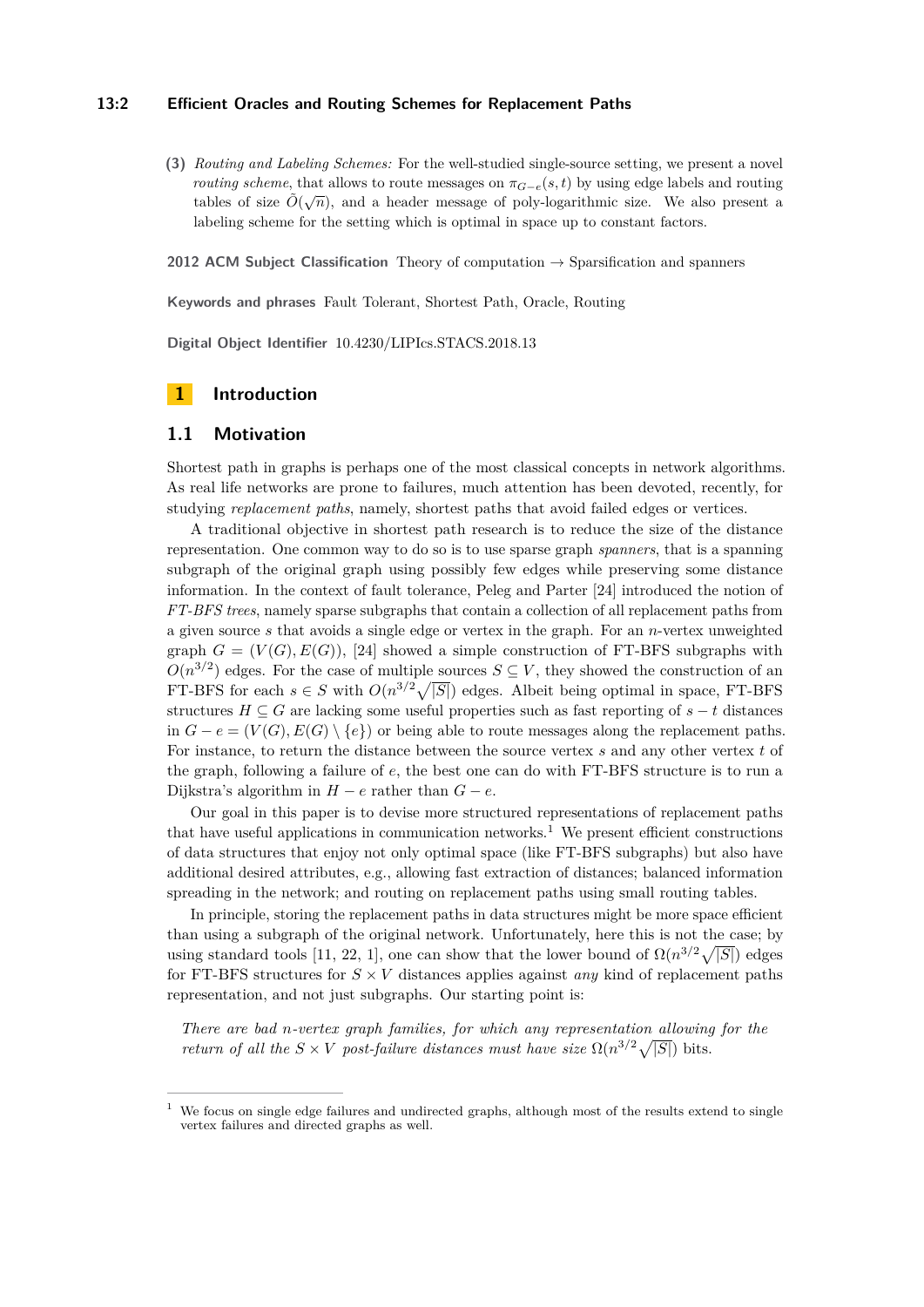Unlike the sourcewise scenario that has been studied thoroughly in the subgraph setting, almost nothing is known for the more general  $S \times T$  case, i.e., where *T* is not necessarily *V*. but for the fault-free framework [\[20,](#page-13-3) [15\]](#page-13-4). We fill some of that gap here and provide tools that go beyond the sourcewise setting.

## **1.2 Contribution**

We provide a comprehensive study of several space aspects for replacement paths. We consider three fundamental data structures for maintaining shortest paths: distance sensitivity oracles, labeling schemes and compact routing schemes. Roughly speaking, *distance sensitivity oracle* is a compact data structure that can also report distances fast; *labeling scheme* is a more structured type of distance sensitivity oracles in which (hopefully) the same amount of distance information is now spread evenly in the network and hence the memory load per vertex is bounded; Finally a *compact routing scheme* is a distributed algorithm that sends messages from *s* to *t* along some short path. The next hop is computed by using the information at the message headers as well as the routing table stored at the current vertex.

## **Distance Sensitivity Oracles (DSO) and Labeling Schemes**

For an *n*-vertex unweighted graph  $G = (V(G), E(G))$ , subsets  $S, T \subseteq V$ , an  $S \times T$  DSO is a compact data structure that answers efficiently queries of the form (*s, t, e*)*: Return the distance between*  $s \in S$  *and*  $t \in T$  *when the edge e fails.* Our main results are the following:

- A polynomial time constructable  $S \times T$  DSO of size  $\tilde{O}(n\sqrt{|S||T|})$  and query time  $O(\sqrt{|S||T|})$ . If *quasi-polynomial* query time is allowed, then the size of such oracle can be improved to  $\tilde{O}(n|S| + |T|\sqrt{|S|n})$ , which we will show to be optimal for  $|T| = \Omega(\sqrt{n|S|})$ . Moreover, when  $|T| = \Omega(n^{\frac{3}{4}} |S|^{\frac{1}{4}})$ , the construction can be further refined in order to get a polynomial query time.
- $\blacksquare$  A polynomial time constructable family of *approximate*  $S \times T$  DSOs, returning in constant time a distance stretched by an *additive* term which decreases as soon as the size of the oracle increases. In particular, for  $|S| = O(\sqrt{n})$ , we can obtain an oracle of size  $\tilde{O}(n^{3/2})$ and additive distortion  $\tilde{O}(\sqrt{n})$ .
- A path-reporting DSO of size  $\tilde{O}(n^{4/3}(|S||T|)^{1/3})$  returning  $\pi_{G-e}(s,t)$  in  $O(|\pi_{G-e}(s,t)| +$  $(n|S||T|)^{1/3}$  time. Such a DSO can be transformed into an  $S \times T$  *fault-tolerant preserver* (FTP) (i.e., a subgraph of *G* maintaining all the  $S \times T$  shortest paths after any edge failure) having the same size. Thus, our FTP improves over the multi-source preserver provided in [\[24\]](#page-13-0) as soon as  $|T| = O(\sqrt{|S|n})$  (up to inverse poly-logarithmic factors). Finally, for the remarkable case in which  $T = V(G)$ , it can be elaborated in order to get a DSO having size  $\tilde{O}(n\sqrt{n|S|})$  and reporting  $\pi_{G-e}(s,t)$  in  $O(|\pi_{G-e}(s,t)|)$  time; this construction represents the oracle counterpart of the multi-source preserver provided in [\[24\]](#page-13-0), and thus it has not only optimal size (up to a poly-logarithmic factor), but it also allows to retrieve a shortest path in optimal time.
- $\overline{\phantom{a}}$ Let  $\epsilon \in (0,1]$  be any fixed constant; we show that conditioned on the Set-Intersection Conjecture [\[26\]](#page-13-5), any  $\{s\} \times V$  DSO with constant query time and additive distortion  $d = O(n^{1-\epsilon})$  must use  $\tilde{\Omega}\left(n^{\frac{3}{2}\epsilon}\right)$  bits of memory.

Concerning the first result, our construction in fact gives a tradeoff between the query time and the size of the oracle. Note that prior to our construction, for the single-source setting, a trivial query time was  $O(n^{3/2})$  by running Dijkstra on the FT-BFS structure with  $O(n^{3/2})$  edges. For the  $S \times T$  setting, the trivial query time was  $O(\sqrt{|S|}n^{3/2})$ , using the FT-BFS construction of [\[24\]](#page-13-0) for multiple sources *S*.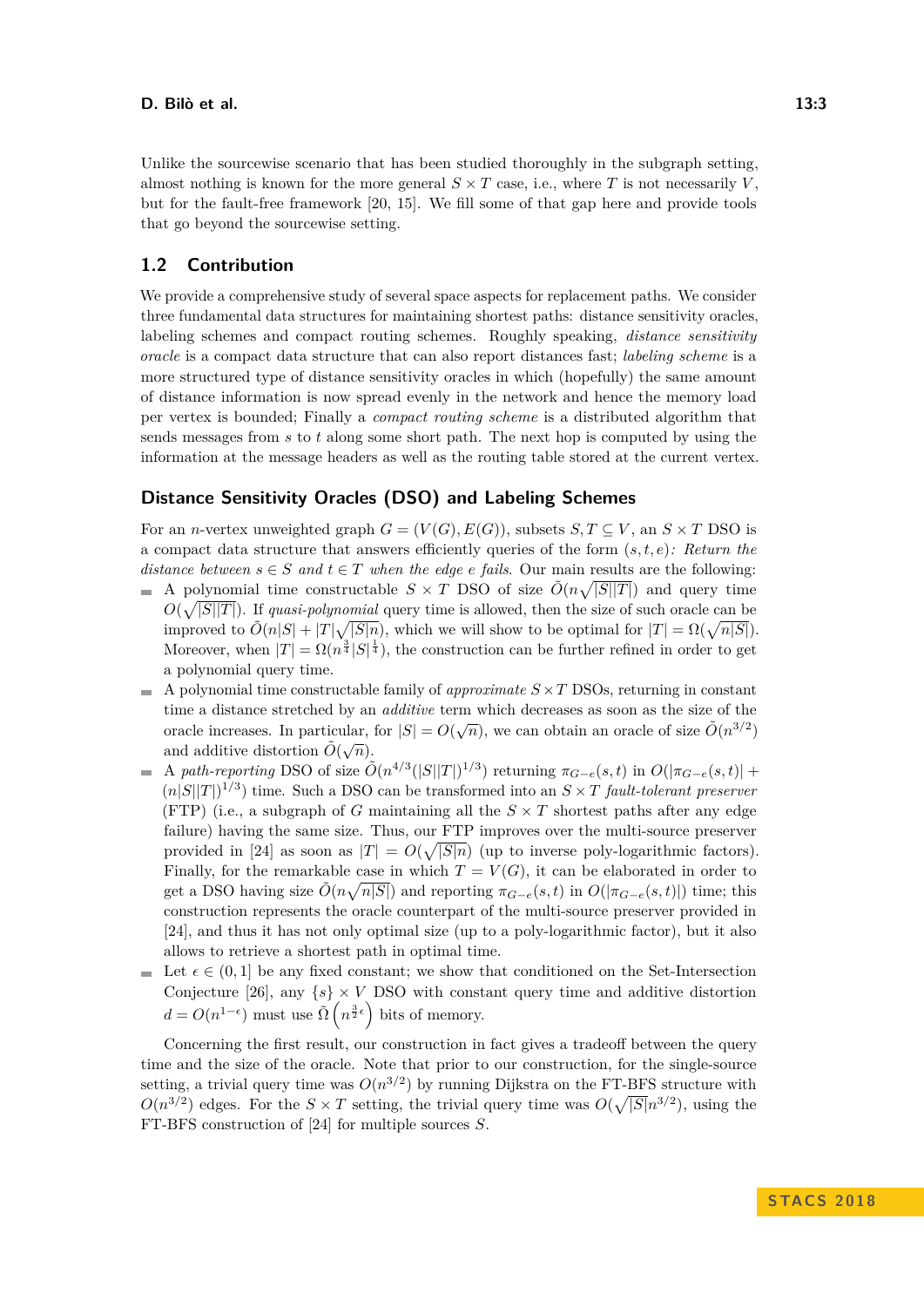#### **13:4 Efficient Oracles and Routing Schemes for Replacement Paths**

Concerning the lower bound for the single-source setting, it compares favorably with the non-conditional lower-bounds given in [\[25\]](#page-13-6). Indeed, it improves the range of additive distortions for which no linear-size  $\{s\} \times V$  DSO can exist from  $d = O(\log n)$  to  $d = O(n^{\frac{1}{3} - \epsilon})$ , for any constant  $\epsilon > 0$ . Moreover, it shows that for any  $d = O(1)$ ,  $\tilde{\Omega}(n^{\frac{3}{2}})$  bits are needed by any  $\{s\} \times V$  DSO with constant query time. This is in contrast with the 4-additive FT-BFS structure of size  $O(n^{\frac{4}{3}})$  given in [\[25\]](#page-13-6) thus establishing that designing a corresponding oracle is harder than its FT-BFS counterpart. Notice also that for exact distances (i.e.,  $d = 0$ ) this lower bound still allows for the existence of a (single-source) DSO having size  $O(n^{\frac{3}{2}})$ and constant query time. We regard the problem of finding the best query time for an optimal-size DSO as an interesting remaining open problem. Due to space limitations the discussion of our lower bound, as well as the proof of several statements, will be provided in the full version of the paper.

**Single-Source Labeling Schemes.** Labeling schemes are special type of a "balanced" distance oracle with the benefit of having the distance information evenly distributed between all the nodes in the network. Here we obtain a space-optimal (up to constant factors) labeling scheme for the meaningful *single-source to all-destinations* case. It consists of a label with  $\tilde{O}(\sqrt{n})$  bits for each node, which allows to compute  $|\pi_{G-e}(s,t)|$ , by simply looking at the label of *t* and of the end-vertices of the failing edge *e*.

## **Single-Source Routing Scheme**

A routing scheme for a given source *s* is a distributed mechanism that, for the failure of any edge  $e \in E$ , can deliver packets of information from s to any other node t of the network along the corresponding replacement path. This is done by storing compact *routing tables* at each node, by assigning labels to edges, and finally by adding a short header to the message containing information about the target *t* and the failing edge *e*. Our key observation is that every replacement path can be decomposed into two (fault-free) *tree* paths connected by an edge, as shown in [\[21\]](#page-13-7). By combining the routing schemes for trees of Thorup and Zwick [\[29\]](#page-14-1) along with our labeling scheme, we can provide the following:

A scheme for routing packets from a source *s* along shortest paths with poly-logarithmic  $\mathbf{r}$ headers and  $\tilde{O}(\sqrt{n})$ -size routing tables and edge labels.

## **1.3 Additional Related Work**

In this work, we mainly consider exact distances under faults. In the literature, many related settings have been studied thoroughly as discussed next.

**Single source approximate shortest paths avoiding any failed vertex.** Baswana and Khanna [\[3\]](#page-12-1) showed that for the undirected unweighted graph  $G = (V, E)$ , one can construct a  $\text{supgraph } H \text{ with } O(n \log n / \epsilon^3) \text{ edges satisfying that } \text{dist}(s, t, H - e) \leq (1 + \epsilon) \text{dist}(s, t, G - e)$ for every  $t \in V(G)$ ,  $e \in E(G)$ . They also provide a DSO of the same size that can report these distances or even the paths in optimal time. This was later extended to the weighted case, for both the subgraph [\[7\]](#page-12-2) and the oracle setting [\[8\]](#page-12-3). *Multiple faults* have been studied in [\[9,](#page-12-4) [25\]](#page-13-6) and structures with *additive* stretch have been studied in [\[23,](#page-13-8) [6\]](#page-12-5).

**Distance sensitivity oracles (for all pairs).** In a seminal work, Demetrescu et al. [\[17\]](#page-13-9) showed that given a directed weighted graph  $G$  of size  $n$ , it is possible to construct in time  $\tilde{O}(mn^2)$  a DSO of size  $O(n^2 \log n)$  capable of answering distance queries in  $O(1)$  time in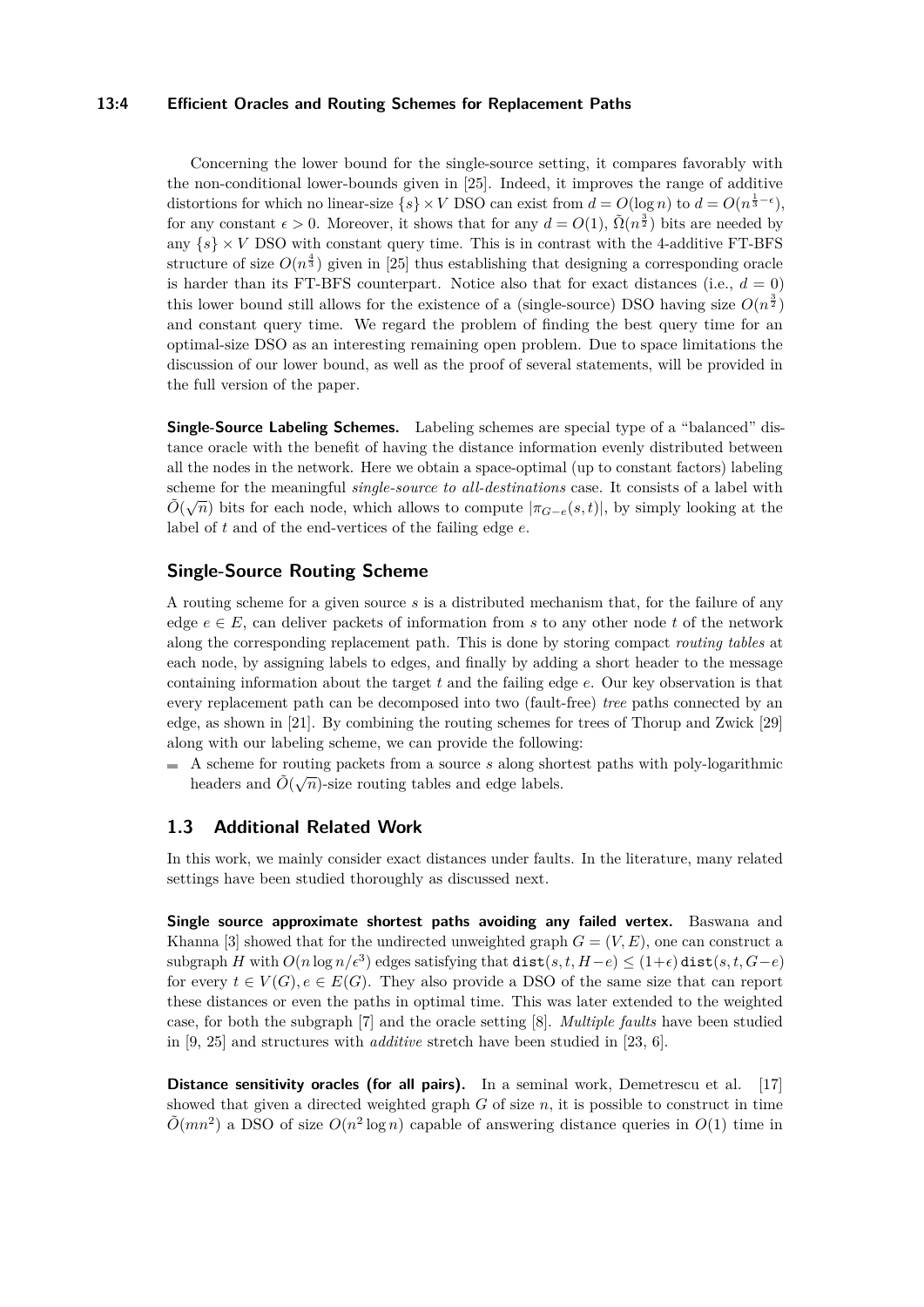the presence of a single failed edge or vertex. The preprocessing time was then improved to  $\tilde{O}(mn)$ , with unchanged size and query time [\[5\]](#page-12-6). Grandoni and Williams [\[19\]](#page-13-10) presented the first DSO that achieves simultaneously subcubic preprocessing time and sublinear query time for directed graphs with bounded integer edge weights. A dual failure fault tolerant DSO of size  $O(n^2 \log^3 n)$  and  $O(\log n)$  query time was presented in [\[18\]](#page-13-11). The *f* faults case was studied in [\[30,](#page-14-2) [13\]](#page-13-12).

**FT distance labels and compact routing schemes.** Label-based fault-tolerant routing schemes for graphs of bounded clique-width are presented in [\[16\]](#page-13-13). To route from *s* to *t*, the source needs to specify the labels  $\lambda(s)$  and  $\lambda(t)$  and the set of failures F, and the scheme efficiently calculates the shortest path between *s* and *t* that avoids *F*. For an *n*-vertex graph of tree-width or clique-width *k*, the constructed labels are of size  $O(k^2 \log^2 n)$ . Turning to general graphs, FT compact routing schemes were first considered in [\[14\]](#page-13-14), for up to two edge failures. Further work considered multiple failures [\[12\]](#page-13-15) and  $(1 + \epsilon)$  approximation [\[2\]](#page-12-7).

**Set intersection and distance oracles.** The set intersection problem has several related variants and has been widely used to provide conditional lower bounds on the space and query time of distance oracles. The folklore conjecture for set intersection states that, given *n* sets of cardinality polylogarithmic in *n*, answering a set intersection query in constant time requires  $\Omega(n^2)$  space. For the connection between distance oracles and various variants of the set intersection problem, see [\[28,](#page-14-3) [26,](#page-13-5) [27\]](#page-13-16). In this paper we provide the first connection between distance *sensitivity* oracles and the set intersection problem.

## **2 Preliminaries and Notations**

Let  $G = (V(G), E(G))$  be a directed or undirected graph on *n* vertices with  $S \subseteq V(G)$  as the source set and  $T \subseteq V(G)$  as the destination set. Let *H* be a subgraph of *G*. We use  $H^R$ to denote the graph obtained by reversing all edge directions of *H* (if *H* is undirected then  $H^R$  is same as *H*). For any vertex *w*, let  $\mathcal{T}_{w,H}$  be the shortest path tree of *H* rooted at *w*, and  $\mathcal{T}_{w,H}^R$  be the shortest path tree of  $H^R$  rooted at *w*. When *H* is same as *G*, we can as well use the notions  $\mathcal{T}_w$  and  $\mathcal{T}_w^R$ . We will denote by  $\pi_H(u, v)$  the shortest path between the two vertices *u* and *v* in *H*, and by  $d<sub>H</sub>(u, v)$  its length, i.e., the distance between *u* and *v* in *H*. Moreover, whenever  $H = G$ , we will omit the subscript. Given a set  $F \subseteq E(G)$  of edges, we will denote by  $G - F$  the subgraph of *G* obtained by removing the edges in *F* from  $E(G)$ . For the sake of simplicity we might slightly abuse the notation and write *G* − *e* instead of  $G - \{e\}$  when  $F = \{e\}$ . Given a simple path *P*, we denote by  $|P|$  its *size*, i.e., the number of its edges. Moreover, if P traverses the vertices  $u$  and  $v$  in this order, we denote by  $P(u, v)$ the subpath of  $P$  between  $u$  and  $v$  (endpoints included). For any non-negative integer  $i$ , we define  $P[-i]$  to be the path containing the last min $\{|P|, i\}$  edges of P. Given any two paths *P* and *Q* with last vertex of *P* same as the first vertex of *Q*, we use *P*::*Q* to denote the path formed by concatenating paths *P* and *Q*.

Given a tree  $\mathcal T$  and any two vertices  $a, b \in \mathcal T$ , we use the notation  $\mathcal T(a, b)$  to denote the path from *a* to *b* in tree T. Throughout the paper we use  $\tilde{O}(f(x))$  (resp.  $\tilde{O}(f(x))$ ) as a shorthand for  $O(f(x)$  polylog $f(x))$  (resp.  $\Omega(f(x)/\text{polylog}f(x))$ ). Below we state a lemma that will be crucially used in our fault tolerant data structures.

<span id="page-4-0"></span>► **Lemma 1.** Let G be an undirected unweighted graph, and let  $L \in [5, n/\log n]$  and  $\mathcal{P} =$  $\{\pi(u, v) \mid u, v \in V(G), d(u, v) \geq L \log n\}$  *be the family of shortest paths in G having length at least*  $L \log n$ *. Then (i) In expected polynomial time we can compute a subset*  $R$  *of*  $V(G)$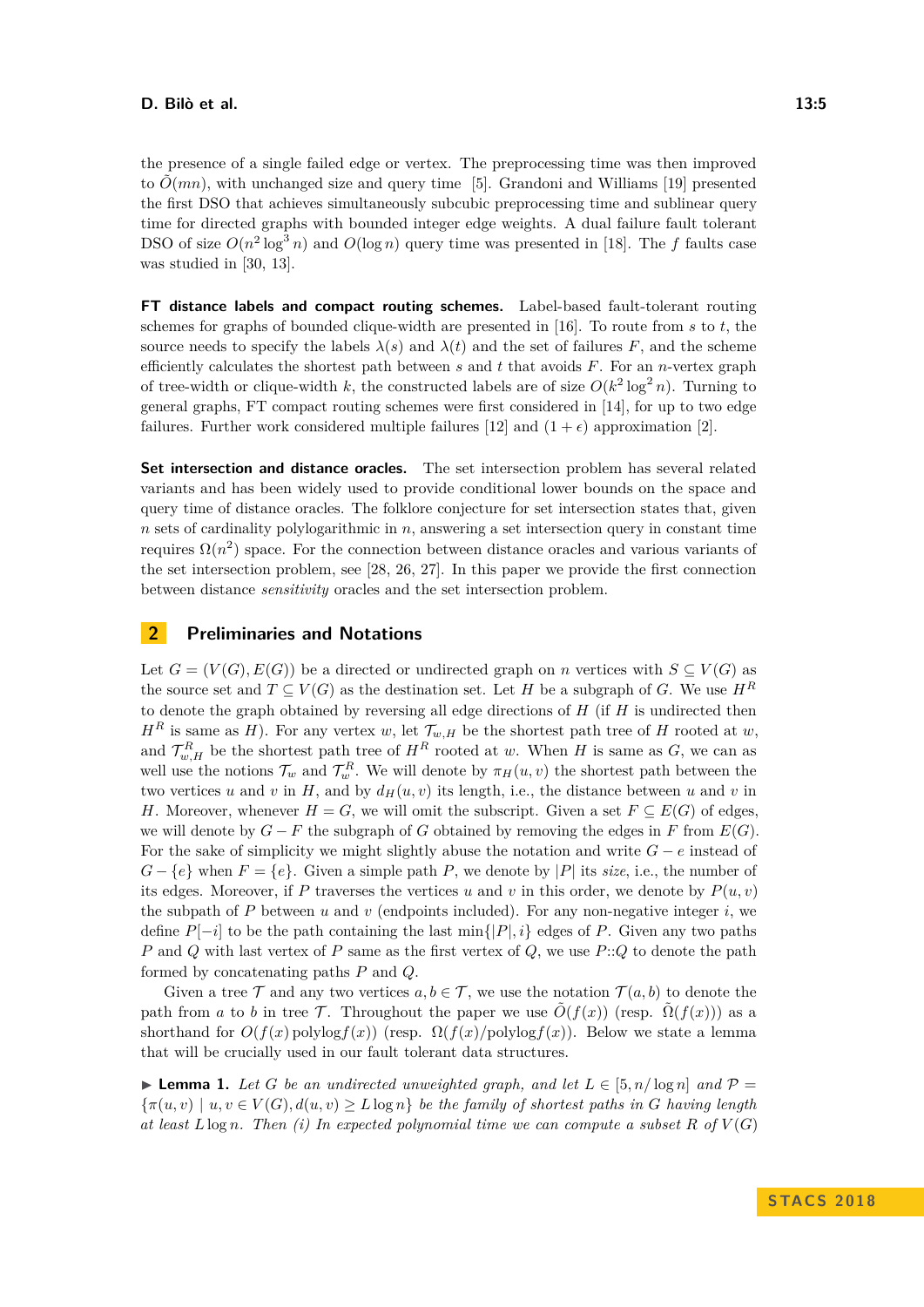#### **13:6 Efficient Oracles and Routing Schemes for Replacement Paths**

*with*  $O(n/L)$  *vertices such that*  $R \cap V(P) \neq \emptyset$  *for each path*  $P \in \mathcal{P}$ *; (ii) We can also have a deterministic polynomial time construction for set R that intersects each path in* P*, such an R contains*  $O(\frac{n}{L} \log n)$  *vertices.* 

Although Lemma [1](#page-4-0) allows for both randomized and deterministic constructions, in the rest of the paper, we will only focus on the randomized case, as however this will only differ up to logarithmic factors in the query time and the size of our solutions.

We assume edge weights are slightly perturbed by adding a small noise so that edgeweights are always positive and between any two vertices  $x, y$  there is exactly one shortest path. This will help us to uniquely define  $\pi_H(x, y)$  for any subgraph *H* of *G*. When we focus on undirected graphs, we assume perturbation is small enough so that for any simple path *P* between *x* and *y* of weighted length  $\lambda$ , we have  $|P| = |\lambda|$ .

# **3 Distance Sensitivity Oracle**

The basic building block in our construction is an  $W \times W$  DSO that reports, in  $O(1)$  time, the distance between any pair of vertices in  $W \subseteq V(G)$ . This will be used to obtain our  $S \times T$  oracle.

# <span id="page-5-0"></span>**3.1 Distance Sensitivity Oracle for** *W* **×** *W*

As an input we are given a set *W* of vertices in a directed or undirected *weighted* graph *G*. We will use ideas similar to the ones of the edge/vertex fault tolerant  $V \times V$  oracle of [\[17\]](#page-13-9). For the sake of simplicity we only discuss the edge-failure case, but our results naturally extend to the vertex failures as well. Our data structure stores the following information: **1.** For each  $w \in W$ , it stores:

- An incoming and an outgoing shortest path tree rooted at *w*, i.e. trees  $\mathcal{T}_w$  and  $\mathcal{T}_w^R$ ;
- The pre-order and post-order numbering, and depth of each  $v \in V$  in  $\mathcal{T}_w$  and  $\mathcal{T}_w^R$ ;
- A level ancestor data structure for trees  $\mathcal{T}_w$  and  $\mathcal{T}_w^R$ , namely a data structure able to return in  $O(1)$  time the *k*-th ancestor of a node, for any  $k \ge 1$  [\[4\]](#page-12-8);
- The distances  $d(w, v)$  and  $d(v, w)$ , where  $v \in V$ .
- **2.** For every vertex pair  $(s, t) \in (W \times V) \cup (V \times W)$  and every integer  $0 \leq i \leq \log |\pi(s, t)|$ :
	- B1(*s, t, i*) stores the distance  $d_{G-e}(s,t)$ , where  $e = (u, v)$  is an edge lying on  $\pi(s,t)$ and satisfying  $|\pi(s, u)| = 2^i$ ;
	- B2(*s, t, i*) stores the distance  $d_{G-π(u,v)}(s,t)$ , where *u, v* are vertices on  $π(s,t)$  and satisfying (i)  $|\pi(u, v)| = 2^i$ , and (ii)  $|\pi(s, u)| = 2^i$ .

We now explain the query process. Let  $(s, t) \in W \times W$  be a query pair and  $e = (u, v)$  be a failing edge lying on  $\pi(s,t)$ . (Whether *e* lies on  $\pi(s,t)$  or not can be verified in constant time using pre-order and post-order numbering, and depth of vertices in  $\mathcal{T}_w$  and  $\mathcal{T}_w^R$ ,  $w \in W$ ). Let  $i_0$  and  $j_0$  be greatest integers satisfying  $2^{i_0} \leq |\pi(s, u)|$  and  $2^{j_0} \leq |\pi(u, t)|$ . Let  $s', t'$  be vertices on  $\pi(s,t)$  such that  $|\pi(s',u)| = 2^{i_0}$  and  $|\pi(v,t')| = 2^{j_0}$ . (See Figure [1\)](#page-6-0). These vertices can be computed in constant time by using the level ancestor data structure on shortest path trees  $\mathcal{T}_w$  and  $\mathcal{T}_w^R$ .

Let *P* be an  $s - t$  shortest path in  $G - e$ . We have the following two cases. **1** *P* passes through either  $s'$  or  $t'$ :

If *P* passes through *t*', then  $d_{G-e}(s,t) = d_{G-e}(s,t') + d(t',t)$ , and if *P* passes through s', then  $d_{G-e}(s,t) = d(s,s') + d_{G-e}(s',t)$ . So in this case we can use B1 to report the distance between *s* and *t* in  $G - e$ .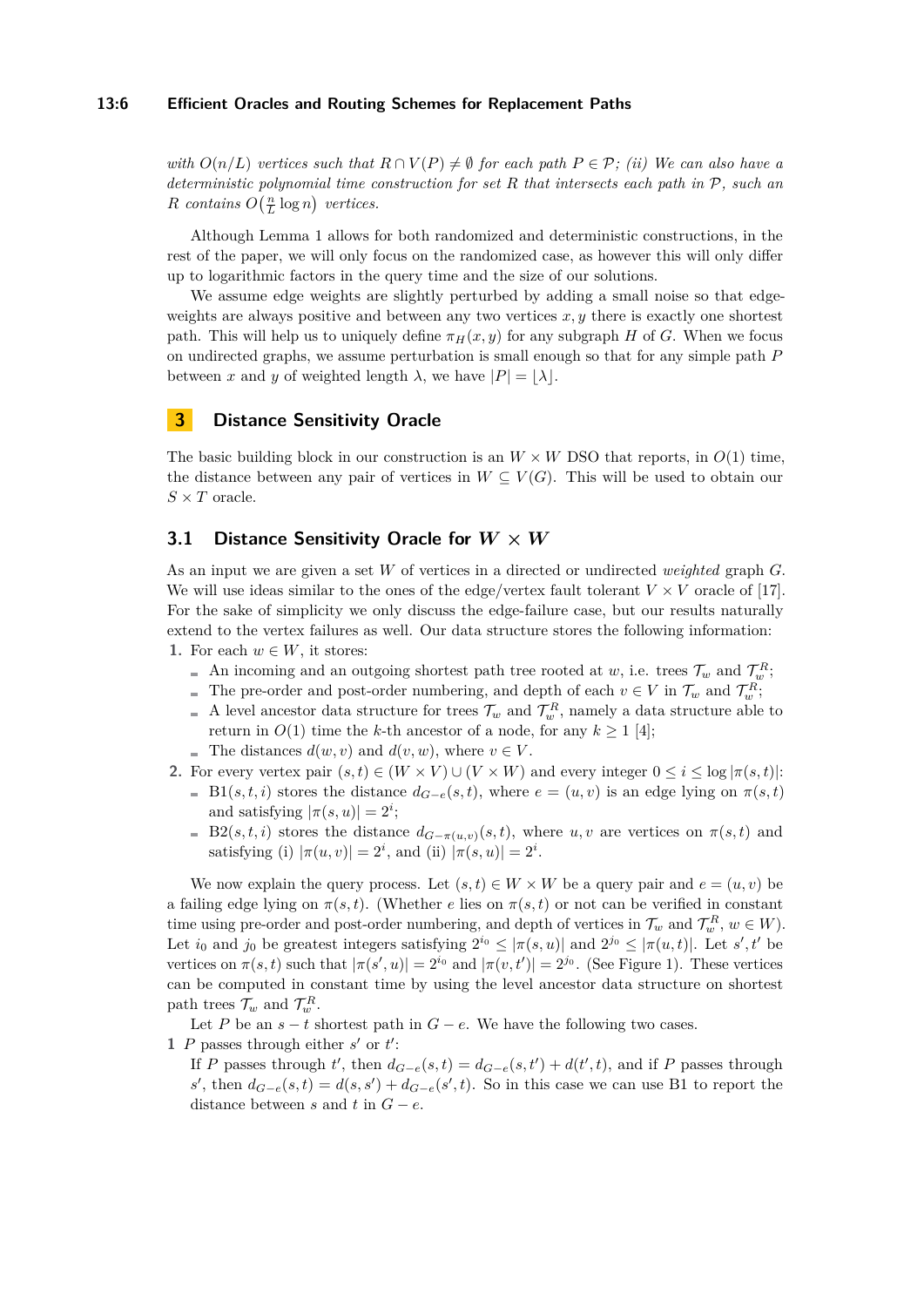<span id="page-6-0"></span>

**Figure 1** Depiction of vertices  $s', u', v', t'$  when the failing edge  $e = (u, v)$  lies on path  $\pi(s, t)$ .

2  $P$  does not pass through  $s'$  and  $t'$ :

Let us assume that  $i_0 \leq j_0$ . (If  $j_0 < i_0$  then a similar analysis will follow). Let  $u', v'$ be vertices on  $\pi(s,t)$  such that  $|\pi(s,u')| = |\pi(u',v')| = 2^{i_0}$ . Since  $2^{i_0} \leq 2^{j_0}$ , we have  $u' \in \pi(s', u)$  and  $v' \in \pi(v, t')$ . Thus *P* does not pass through segment  $\pi(u', v')$ , i.e.,  $\pi_{G-e}(s,t) = \pi_{G-\pi(u',v')}(s,t)$ . So in this case, we can use B2 to report  $d_{G-e}(s,t)$ .

The space and the query time of our data structure are summarized by the following theorem:

<span id="page-6-3"></span>**► Theorem 2.** An *n*-vertex directed or undirected weighted graph  $G$  for a given set  $W \subseteq V(G)$ *can be preprocessed in polynomial time to compute a data structure of*  $O(n|W|\log n)$  *size that given any two vertices*  $s, t \in W$  *and any failing edge e can report*  $d_{G-e}(s,t)$  *in constant time. Our result also holds for single vertex failure.*

# **3.2 Distance Sensitivity** *S* **×** *T* **Oracle**

In the following we assume that *G* is a directed or undirected unweighted graph. Also we assume  $|S| \leq |T|$ , as otherwise we could consider  $G<sup>R</sup>$  instead and swap the roles of *S* and *T*. Let  $L \geq 5$  be a parameter in  $\lceil n/\sqrt{|S||T|}, n/\log n \rceil$  and let  $R \subseteq V(G)$  be a set of size  $O(n/L)$ as obtained from Lemma [1.](#page-4-0) Also let  $\ell$  be  $[L \log n]$ . Our construction is a simple two step process:

- 1. Set  $W = S \cup R$ , and compute the  $W \times W$  oracle of Section [3.1](#page-5-0) over set *W*.
- **2.** For each pair  $(s, t) \in S \times T$ , if  $e_1, e_2, \ldots, e_{\min\{\ell, |\pi(s, t)|\}}$  are the edges on  $\pi(s, t)$ [− $\ell$ ] listed in reverse order (i.e., from *t* towards *s*), then store in  $d_{(s,t)}^{-i}$  the distance  $d_{G-e_i}(s,t)$ .

<span id="page-6-1"></span> $\blacktriangleright$  **Lemma 3.** Let  $e = (u, v)$  be an edge lying on  $π(s, t)$  for some vertices  $s, t \in V(G)$ . Also let  $x \in V(G)$  be such that  $d(x,t) \leq d(v,t)$ . Then  $e \notin \pi(x,t)$ , and so  $d_{G-e}(x,t) = d(x,t)$ .

**Proof.** Let us assume on the contrary that  $\pi(x, t)$  traverses *e*, and let *u'* (resp. *v'*) be the first (resp. last) vertex in  $\{u, v\}$  it encounters. Then

 $d(x,t) = d(x,u') + 1 + d(v',t) \geq 1 + d(v,t) > d(v,t).$ 

However, by our hypothesis  $d(x, t) \leq d(v, t)$ . Hence, we get a contradiction.

<span id="page-6-2"></span>**Lemma 4.** *Let*  $e = (u, v)$  *be an edge lying on*  $\pi(s, t)$  *for some vertices*  $s, t \in V(G)$ *. Also* assume  $e \notin \pi(s,t)[-\ell]$ , then  $d_{G-e}(s,t) = \min_{x \in R, d(x,t) \leq \ell} (d_{G-e}(s,x) + d(x,t)).$ 

**Proof.** Let *P* be the shortest path from *s* to *t* in  $G-e$ . Since  $|P| \ge d(s,t) > \ell$ , by Lemma [1](#page-4-0) and sub-optimality of shortest paths, the path  $P[-\ell]$  must contain at least one vertex from set *R*. let this be *r*. Consider the path  $P(r, t) = \pi_{G-e}(r, t)$ . Since  $d(r, t) \leq |\pi_{G-e}(r, t)| \leq \ell \leq d(v, t)$ , Lemma [3](#page-6-1) implies that  $d_{G-e}(r,t)$  is equal to  $d(r,t)$ . Therefore we have:

$$
d_{G-e}(s,t) = d_{G-e}(s,r) + d_{G-e}(r,t) = d_{G-e}(s,r) + d(r,t).
$$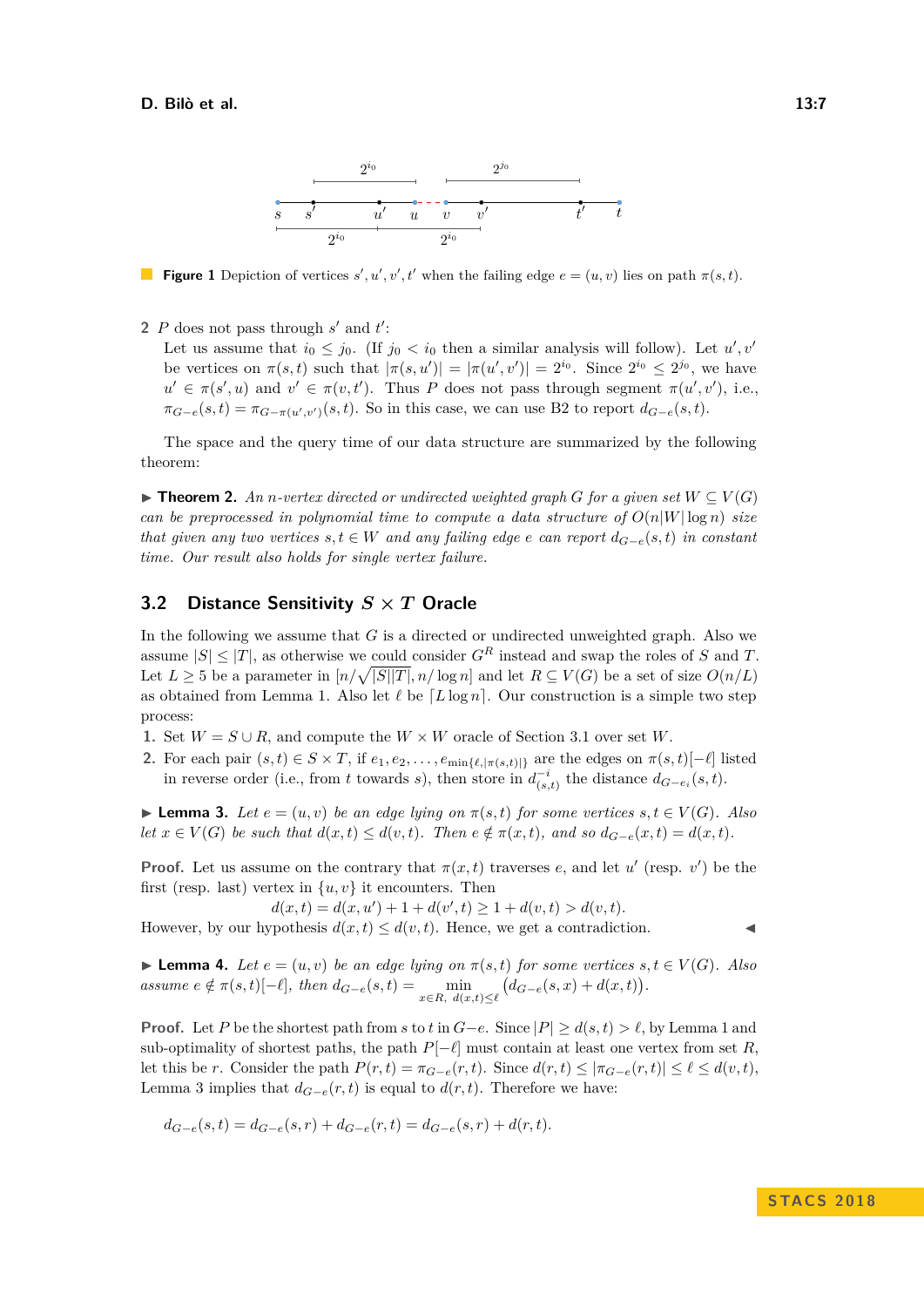| <b>Algorithm 1:</b> Compute $d_{G-e}(s,t)$ where $e=(u,v)$ is a failing edge on $\pi(s,t)$ . |
|----------------------------------------------------------------------------------------------|
| 1 if $(i \leq \ell)$ then return $d_{(s,t)}^{-i} = d_{G-e}(s,t)$                             |
| 2 else return $\min_{x \in R, d(x,t) \leq \ell} (d_{G-e}(s,x) + d(x,t))$                     |

<span id="page-7-0"></span>Also notice that for any  $r_0 \in R$ , if  $d(r_0, t) \leq \ell$ , then by Lemma [3,](#page-6-1)  $d(r_0, t) = d_{G-\ell}(r_0, t)$ , as  $d(v,t) \geq \ell$ . Thus  $d_{G-e}(s,r_0) + d(r_0,t) = d_{G-e}(s,r_0) + d_{G-e}(r_0,t) \geq d_{G-e}(s,t)$ . So from above discussion it follows that  $d_{G-e}(s,t) = \min_{x \in R, d(x,t) \leq \ell} (d_{G-e}(s,x) + d(x,t))$  $\mathbf{I}$ 

**Query algorithm.** Consider a pair  $(s, t)$ , let  $e = (u, v)$  be a failing edge lying on  $\pi(s, t)$ . (As before whether *e* belongs to  $\pi(s,t)$  can be verified in constant time). If  $\pi(s,t)[-\ell]$  contains *e*, then we can output new distance in  $O(1)$  time. If  $\pi(s,t)$ [− $\ell$ ] does not contain *e*, then by Lemma [4,](#page-6-2)  $d_{G-e}(s,t) = \min\{d_{G-e}(s,r) + d(r,t)|r \in R, d(r,t) \leq \ell\}$ . In this equation the distance  $d_{G-e}(s, r)$  for any  $s \in S$  and  $r \in R$  can be computed in constant time using the data structure of the previous subsection. Since the values  $d(r, t)$  are pre-stored, the query time is  $O(|R|) = O(n/L)$ . Algorithm [1](#page-7-0) presents the pseudocode of our implementation. Notice that the space used is  $O(n|W|\log n + |S||T|\ell) = O((n^2/L + |S||T|L)\log n)$  which, due to our choice of *L*, is  $O(|S||T|L \log n)$ . We hence obtain the following result:

<span id="page-7-1"></span> $\triangleright$  **Theorem 5.** An *n*-vertex (directed or undirected) unweighted graph G for a given source set  $S \subseteq V(G)$  and destination set  $T \subseteq V(G)$  can be preprocessed in polynomial time to compute *a DSO of size*  $O(|S||T|L \log n)$  *and query time*  $O(n/L)$ *, where*  $L \in [n/\sqrt{|S||T|}, n/\log n]$ *.* 

Notice that the subgraph lower bound of  $\Omega(n\sqrt{n|S|})$  provided in [\[24\]](#page-13-0) holds also for the oracles setting (by using standard information theoretic arguments). Therefore, by choosing  $L = \Theta(n/\sqrt{|S||T|})$  in Theorem [5,](#page-7-1) we obtain an oracle of size  $O(n\sqrt{|S||T|}\log n)$  and query time  $O(\sqrt{|S||T|})$  which, for  $|T| = \Theta(n)$ , has optimal size (up to the poly-logarithmic factors).

## **3.3 Space-Improved** *S* **×** *T* **Oracle**

Recall that in last subsection we computed an  $S \times T$  oracle with  $O(n\sqrt{|S||T|}\log n)$  space and  $O(\sqrt{|S||T|})$  query time using a random sample of vertices R. In this section, we obtain an oracle with an improved size at the expense of higher (quasi-polynomial) query time. In particular, this oracle has the optimal size for  $|T| = \Omega(\sqrt{|S|n})$ . Our main idea is to use a hierarchy of random sets  $R_1, R_2, \ldots, R_\alpha$  for an appropriate  $\alpha$ .

We now explain our construction. Let  $\alpha$  be integer to be fixed later on, and for  $i \in [0, \alpha]$ , let  $L_i$  be  $(n/|S|)^{\frac{2\alpha-i}{2\alpha}}$  and  $R_i$  be random set of size  $O(n/L_i) = O(|S|^{\frac{2\alpha-i}{2\alpha}} n^{\frac{i}{2\alpha}})$  computed using Lemma [1.](#page-4-0) For each  $i \geq 0$ , we will compute an oracle for  $S \times R_i$ , say  $\mathcal{O}_{S \times R_i}$ . Also we use  $\mathcal{O}_{S \times T}$  to denote our oracle for the product  $S \times T$ . Since  $|R_0| = O(|S|)$ , we use Theorem [2](#page-6-3) to compute an oracle for  $S \times R_0$  with  $O(n|S|\log n)$  space and  $O(1)$  query time. It turns out that for any  $i > 1$ , our oracle  $\mathcal{O}_{S \times R_i}$  uses  $\mathcal{O}_{S \times R_{i-1}}$ , and  $\mathcal{O}_{S \times T}$  uses  $\mathcal{O}_{S \times R_\alpha}$ .

For sake of convenience let  $R_{\alpha+1} = T$ . For an oracle  $\mathcal{O}$ , let  $\text{size}(\mathcal{O})$  be the size of the oracle and let  $\text{time}(\mathcal{O})$  be its query time. For any  $i \in [0, \alpha]$ , we compute the  $\mathcal{O}_{S \times R_{i+1}}$  oracle from  $\mathcal{O}_{S \times R_i}$  as follows. We first compute oracle  $\mathcal{O}_{S \times R_i}$ , this is augmented by storing **1.**  $d(x, y)$  for  $(x, y) \in R_i \times R_{i+1}$ , and

**2.**  $d_{G-e}(s, y)$  for  $(s, y) \in S \times R_{i+1}, e \in \pi(s, y)[-L_i \log n]$ .

 $\text{So, we have: } \texttt{size}(\mathcal{O}_{S \times R_{i+1}}) = \texttt{size}(\mathcal{O}_{S \times R_{i}}) + (|R_{i}||R_{i+1}| + |S||R_{i+1}|L_{i}\log n).$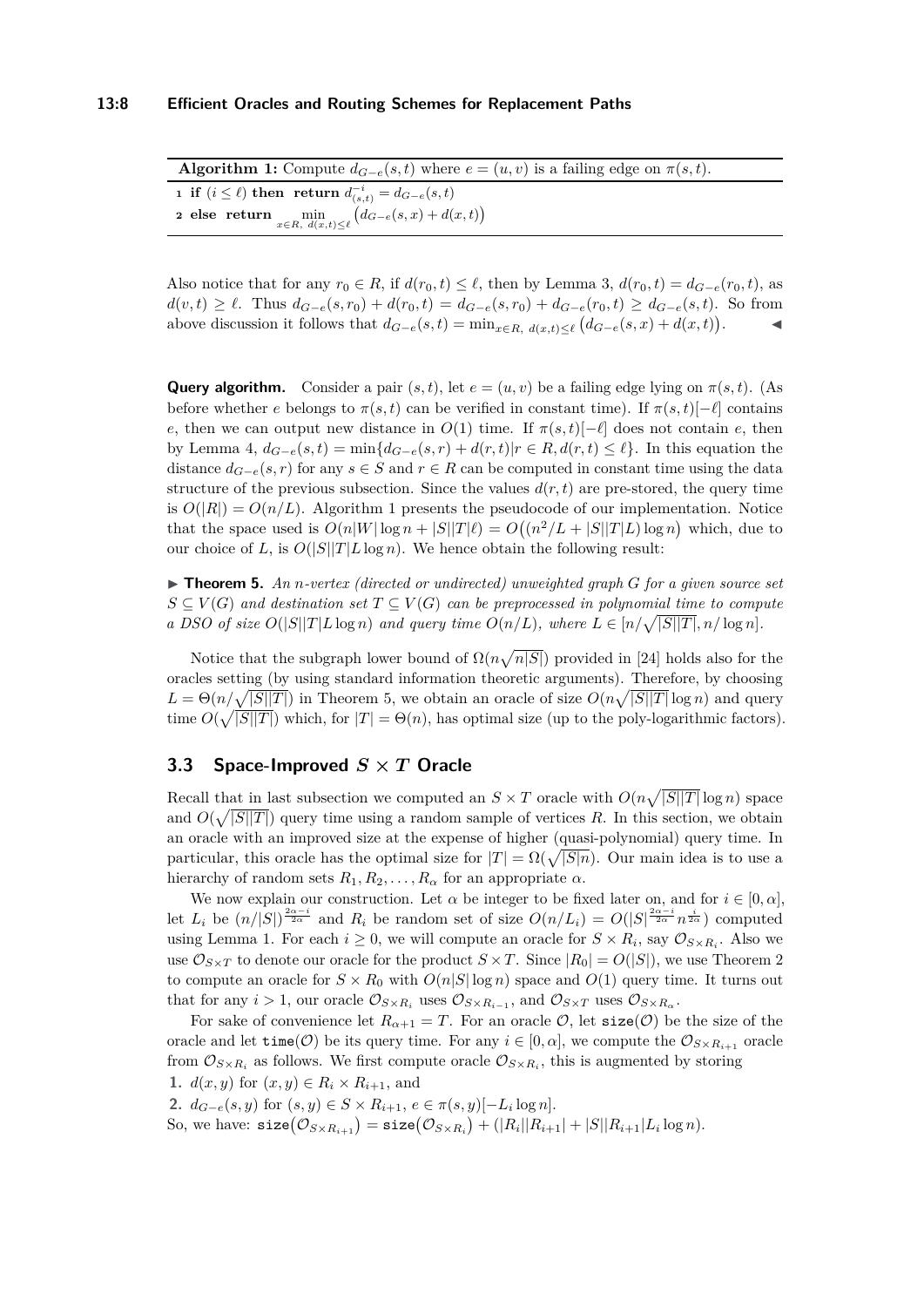#### **D. Bilò et al. 13:9**

For any  $y \in R_{i+1}$ , to report the distance  $d_{G-e}(s, y)$  we proceed in a similar way as in Algorithm [1.](#page-7-0) If  $\pi(s, y)[-L_i \log n]$  contains *e* we return the stored distance. Otherwise we compute  $d_{G-e}(s, y)$  as  $\min_{x \in R_i, d(x,y) \le L_i \log n} (d_{G-e}(s, x) + d(x, y)),$  where  $d_{G-e}(s, x)$  is obtained by querying  $\mathcal{O}_{S \times R_i}$ . Since at most  $|R_i|$  queries to  $\mathcal{O}_{S \times R_i}$  are performed, we have  $\texttt{time}(\mathcal{O}_{S\times R_{i+1}})=\texttt{time}(\mathcal{O}_{S\times R_{i}})\times |R_{i}|.$  Summing the first equation from  $i=0$  to  $\alpha,$  and substituting  $\alpha = \log n - 1$ , we obtain the size of oracle  $\mathcal{O}_{S \times T}$ :

$$
\begin{split}\n\text{size}(\mathcal{O}_{S \times T}) &= \text{size}(\mathcal{O}_{S \times R_0}) + \sum_{i=0}^{\alpha} (|R_i||R_{i+1}| + |S||R_{i+1}|L_i\log n) \\
&\leq n|S|\log n + \alpha |R_{\alpha}|^2 + |R_{\alpha}||T| + \sum_{i=0}^{\alpha-1} (|S||R_{i+1}|L_i\log n) + |S||T|L_{\alpha}\log n \\
&= (\alpha + \log n)n|S| + |T|\sqrt{n|S|} + \sum_{i=0}^{\alpha-1} (n|S|(n/|S|)^{\frac{1}{2\alpha}}\log n) + |T|\sqrt{n|S|}\log n \\
&= O(n|S|\log^2 n + |T|\sqrt{n|S|}\log n).\n\end{split}
$$

Turning to query time, we get that  $\tt time(\mathcal{O}_{S \times T}) = O(1) \cdot \prod^{\alpha}$ *i*=0  $|R_i| = (n|S|)^{\frac{\alpha+1}{2}} = O((n|S|)^{\frac{\log n}{2}}).$ The following theorem follows from above discussion.

<span id="page-8-0"></span>▶ **Theorem 6.** An *n*-vertex (directed or undirected) unweighted graph *G* for a given source *set*  $S \subseteq V(G)$  *and destination set*  $T \subseteq V(G)$  *can be preprocessed in polynomial time to compute a DSO with*  $O(n|S|\log^2 n + |T|\sqrt{n|S|}\log n)$  *size and*  $O((n|S|)^{\frac{\log n}{2}})$  *query time.* 

Notice that the subgraph lower bound of  $\Omega(n\sqrt{n|S|})$  provided in [\[24\]](#page-13-0) can be easily adapted to yield an  $\Omega(|T|\sqrt{n|S|})$  lower bound for the  $S \times T$  case (oracles setting included), and the details will be given in the full version of the paper. Therefore, for  $|T| = \Omega(\sqrt{n|S|})$ , the oracle of Theorem [6](#page-8-0) has optimal size (up to poly-logarithmic factors).

We next show that for the special case of  $|T| = \Omega(n^{\frac{3}{4}}|S|^{\frac{1}{4}})$ , we can obtain an even better space-optimal oracle (up to logarithmic factors) having *polynomial* query time.

▶ **Theorem 7.** An *n*-vertex (directed or undirected) unweighted graph *G* for a given source  $set S \subseteq V(G)$  and destination set  $T \subseteq V(G)$  satisfying the condition  $|T| = \Omega(n^{\frac{3}{4}}|S|^{\frac{1}{4}})$  *can be preprocessed in polynomial time to compute a DSO of size*  $O(T\sqrt{n|S|}\log n)$  and query time  $O(n^{\frac{3}{2}}|S|^{\frac{3}{2}}|T|^{-1}) = O(n^{\frac{3}{4}}|S|^{\frac{5}{4}})$ .

**Proof.** Let *L* be a parameter and *R* be a random set of size  $O(n/L)$  computed by Lemma [1.](#page-4-0) Our oracle consists of an  $S \times R$  oracle  $\mathcal{O}_{S \times R}$  of size  $O(|S||R|L_0 \log n)$  and query time  $O(n/L_0)$ , for some parameter  $L_0 \in [n/\sqrt{|S||R|}, n/\log n]$  (see Theorem [5\)](#page-7-1). This is augmented by storing (i)  $d(x,t)$  for  $x \in R$ ,  $t \in T$ , and (ii) the distance  $d_{G-e}(s,t)$  for  $s \in S$ ,  $t \in T$ ,  $e \in \pi(s,t)$ [- $\ell$ ] (recall that  $\ell = [L \log n]$ ). The overall size is  $O(|S||R|L_0 \log n + |R||T| + |S||T|L \log n)$ .

To report  $d_{G-e}(s,t)$  we proceed in a similar way discussed in Algorithm [1.](#page-7-0) If  $e \in \pi(s,t)[-\ell]$ we return the stored distance. Otherwise we compute  $d_{G-e}(s,t)$  as  $\min_{x \in R, d(x,t) \leq \ell} (d_{G-e}(s,x)+d(x,t)),$  where  $d_{G-e}(s,x)$  is obtained by querying  $\mathcal{O}_{S \times R}$ . Since  $O(|R|)$  queries to  $\mathcal{O}_{S \times R}$  are performed, the total query time is  $O(|R|(n/L_0))$ .

Now we get our result by substituting |R| as  $\Theta(n/L)$ , and picking  $L = \sqrt{n/|S|}$  and  $L_0 = |T|/|S|$  to obtain an oracle of size  $O(T\sqrt{n|S|}\log n)$ , and query time  $O((n|S|)^{\frac{3}{2}}/|T|)$ .

## **3.4** *S* **×** *T* **Oracle with Additive Distortion**

We conclude this section by focusing on the case in which an additive distortion to the reported distance is allowed. The following theorem provides a family of oracles whose additive stretch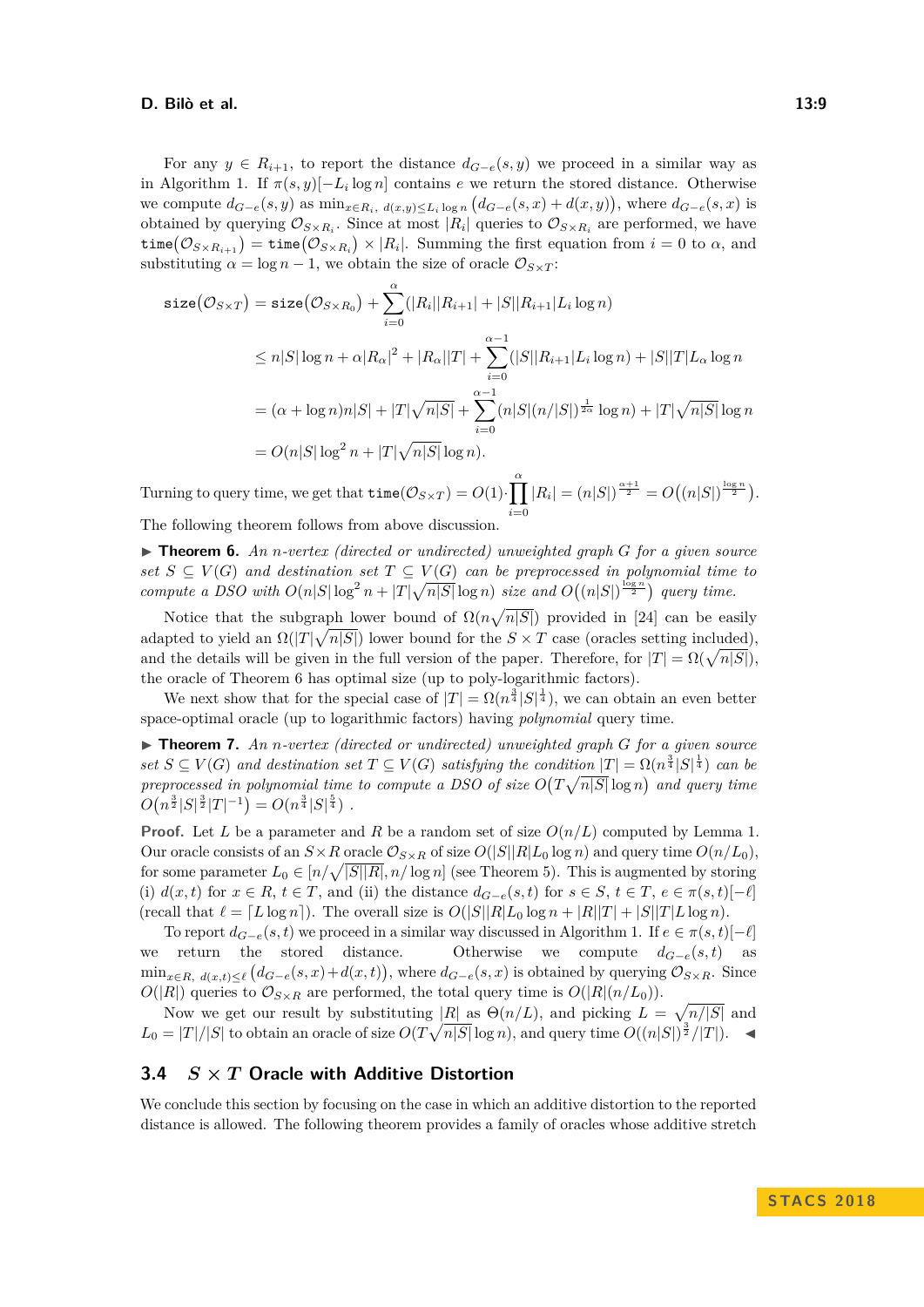#### **13:10 Efficient Oracles and Routing Schemes for Replacement Paths**

decreases as soon as the size increases, regardless of the number of destinations.

▶ **Theorem 8.** Let  $L \in [5, n/|S|]$  and  $G$  be an undirected unweighted graph with  $S$  as source *set and T as destination set, and assume w.l.o.g. that*  $|S| < |T|$ *. Then, there exists a polynomial-time constructible*  $(2L \log n)$ *-additive DSO of*  $O((n^2/L) \cdot \log n)$  *size and*  $O(1)$ *query time.*

For the prominent single-source case, the above result is complemented by the following conditional lower bound:

 $\triangleright$  **Theorem 9.** Let  $\epsilon \in (0,1]$  be any fixed constant. If the Set-Intersection Conjecture holds, *then any single-source DSO with constant query time and additive distortion*  $d = O(n^{1-\epsilon})$ *must use*  $\tilde{\Omega}\left(n^{\frac{3}{2}\epsilon}\right)$  *bits of memory.* 

The above result improves several (unconditional) lower bounds on fault-tolerant additivedistortion single-source structures. Moreover, we have recently extended the above lower bound to the case of multiple sources, and we will provide it in the full version of the paper.

# **4 Path-Reporting** *S* **×** *T* **Oracle and Fault-Tolerant Preservers**

The following lemma shows that the shortest paths have a very nice structure in the graph *G* − *e*. (Since all our results in this section will crucially use this lemma, the results in this section will hold for undirected graphs and edge failures only.)

<span id="page-9-1"></span>▶ **Lemma 10** (also proved in [\[21,](#page-13-7) [10\]](#page-12-9)). Let *G* be an undirected weighted graph,  $s, t \in V(G)$  and  $e \in \pi(s, t)$  *such that s* and *t* are connected in  $G - e$ . There exists an edge  $(y, z) \in G - e$  *such that*  $\pi(s, y)$ :: $(y, z)$ :: $\pi(z, t)$  *is a shortest path in*  $G - e$ *. We will refer to*  $(y, z)$  *by* LINK $(s, t, e)$ *.* 

For  $W \times W$ , the above lemma implies the following:

<span id="page-9-0"></span>▶ **Theorem 11.** An *n*-vertex undirected weighted graph *G* for a given set  $W ⊆ V(G)$  can *be preprocessed in polynomial time to compute a data structure of O*(*n*|*W*| log *n*) *size that given any two vertices*  $s, t \in W$  *and any failing edge*  $e \in E(G)$ *, can report*  $\pi_{G-e}(s,t)$  *in*  $O(|\pi_{G-e}(s,t)|)$  *time.* 

*Moreover, as a by-product we get a sparse subgraph with*  $O(n|W|\log n)$  *edges that preserves distance between any vertex pair*  $(s, t) \in W \times W$  *after single edge failure e.* 

The above construction can be used to design a path-reporting oracle for  $S \times T$ , for the unweighted case only though. As before, for a parameter *L* we take a random set *R* with  $O(n/L)$  vertices. We pre-compute the path reporting oracle for  $W \times W$ , where  $W = S \cup R$ , and also the distance oracle for  $S \times T$ . Recall that this will take  $O((n^2/L + |S||T|L)\log n)$ space. Next, for each  $(s, t) \in S \times T$  and  $e \in \pi(s, t)$ [- $\ell$ ], we store the following: (i) edge  $(y, z) = \text{LINK}(s, t, e)$ , (ii) the distance  $d(z, t)$ , and (iii) the suffix  $\pi_{G-e}(s, t)$ [- $\ell$ ].

Notice that the total space used by us is  $O((n^2/L)\log n + |S||T|L^2\log^2 n)$ . On choosing *L* as  $n^{2/3}(|S||T|)^{-1/3}$ , we get a bound of  $O(n^{4/3}(|S||T|)^{1/3} \log^2 n)$ . Then, we use the following:

#### **Path-reporting Query Algorithm**

- **1.** If  $e \notin \pi(s,t)$ , we return  $\pi(s,t)$  stored in the shortest path tree  $\mathcal{T}_s$  (recall  $s \in W$ ).
- **2.** If  $e \in \pi(s,t)$ [− $\ell$ ] then we retrieve the pre-stored edge  $(y,z) = \text{LINK}(s,t,e)$ , the distance  $d(z, t)$ , and the path  $P = \pi_{G-e}(s, t)$ [− $\ell$ ].
	- $\blacksquare$  If  $d(z, t) ≤ ℓ$ , then *z* must lie on *P* and  $π<sub>G−ℓ</sub>(s, t)$  will be equal to  $π(s, y) :: (y, z) :: P(z, t)$ .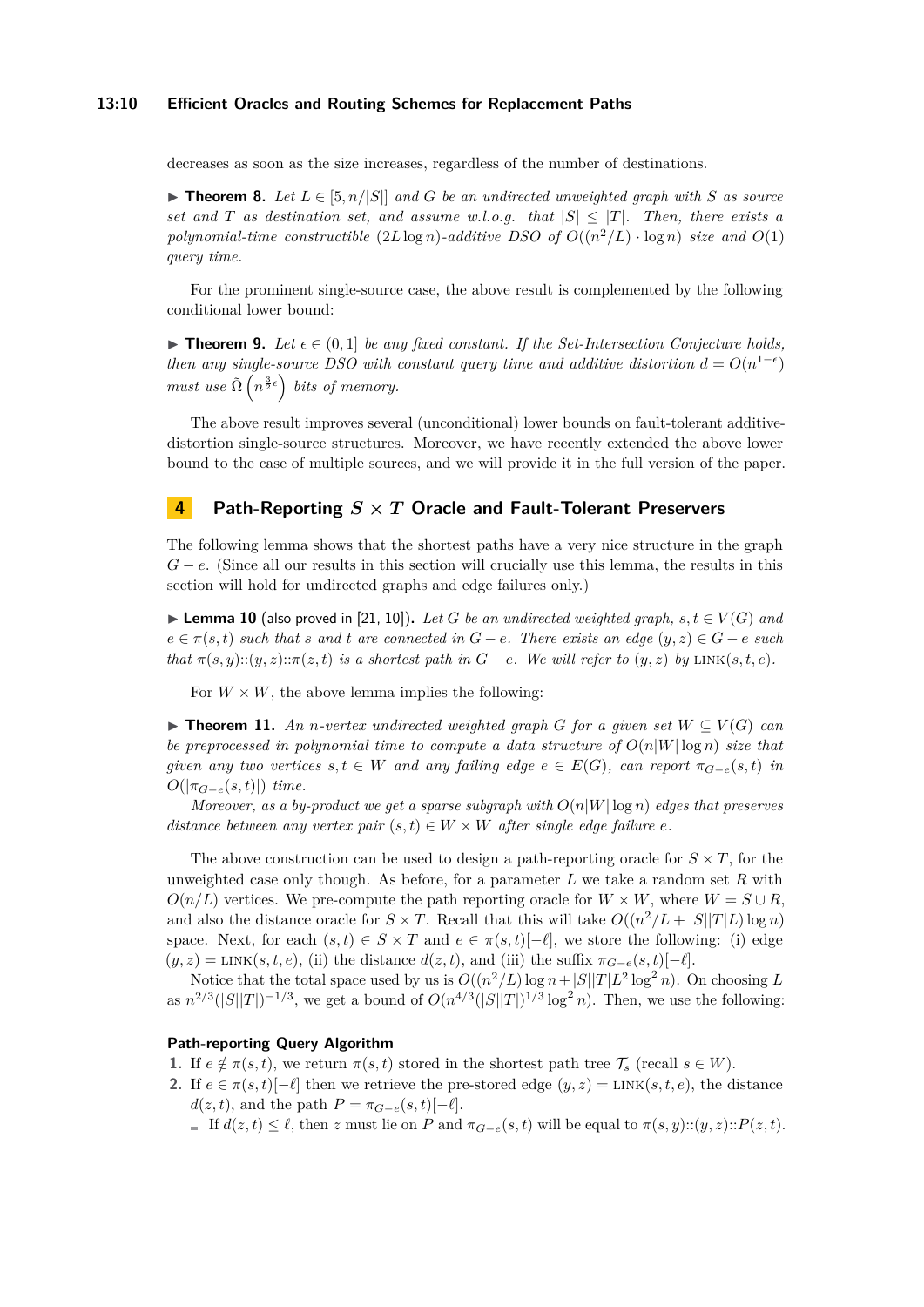#### **D. Bilò et al. 13:11**

- $\blacksquare$  If  $d(z, t) > \ell$ , then we compute a vertex  $r \in R$  lying on  $P = \pi_{G-e}(s, t) [-\ell]$  in  $O(|P|) =$ *O*( $\ell$ ) time. Such an *r* exists by Lemma [1.](#page-4-0) We output  $\pi_{G-e}(s,t) = \pi_{G-e}(s,r) \pi(r,t)$ . Notice that in this case  $\pi_{G-e}(s,t)$  can be outputted in  $O(|\pi_{G-e}(s,t)|)$  time.
- **3.** If  $e \notin \pi(s,t)[-\ell]$ , then it follows from Lemma [4](#page-6-2) that  $\pi_{G-e}(s,t) = \pi_{G-e}(s,r) \pi(r,t)$ , where  $r = \arg \min (d_{G-e}(s,x) + d(x,t) | x \in R, d(x,t) \leq \ell$ . Such an *r* is computable  $\int \ln O(|R|) = O(n^{1/3}|S|^{1/3}|T|^{1/3})$  time. Thus in this case in  $O(|\pi_{G-e}(s,t)| + (n|S||T|)^{1/3})$ time we can report  $\pi_{G-e}(s,t)$ .

The above analysis thus implies the following result:

▶ **Theorem 12.** For any undirected unweighted graph *G* there exists a polynomial-time con*structible DSO for a source set S and destination set T of size*  $O(n^{4/3}(|S||T|)^{1/3} \log^2 n)$ *that for any*  $(s,t) \in S \times T$ *, and any failing edge*  $e \in E(G)$ *, can report*  $\pi_{G-e}(s,t)$  *in*  $O(|\pi_{G-e}(s,t)| + (n|S||T|)^{1/3})$  *time.* 

*Moreover, as a by-product we get a sparse subgraph with*  $O(n^{4/3}|S|^{1/3}|T|^{1/3}\log^2 n)$  *edges that preserves distance between any vertex pair*  $(s,t) \in S \times T$  *after single edge failure e.* 

Finally, we conclude this section by providing an even better oracle for the meaningful scenario in which  $T = V(G)$ . As before we take a set R with  $\sqrt{|S||T|}$  vertices and compute the path reporting oracle for  $W \times W$ , where  $W = S \cup R$ . We also pre-compute a distance oracle for  $S \times T$ . For each  $t \in V(G)$ , and each  $e \in \pi(s,t)[-\ell]$ , we store the last edge of  $\pi_{G-e}(s,t)$ . Notice that the overall size of the oracle remains same, i.e.  $O(n\sqrt{|S||T|}\log n)$ .

A path query is performed as follows: if  $e \notin \pi(s,t)$ , we return  $\pi(s,t)$  stored in the shortest path tree  $\mathcal{T}_s$  (recall  $s \in W$ ); if *e* appears on  $\pi(s,t)$ [− $\ell$ ], we can access the last edge, say  $(w, t)$ , of  $P = \pi_{G-e}(s,t)$  in constant time and obtain path  $P[s,w] = \pi_{G-e}(s,w)$  by recursively querying the oracle. Finally, in the remaining case, we compute in  $O(|R|)$  time the vertex  $r = \arg \min \{ d_{G-e}(x) + d(z,t) \mid x \in R, d(x,t) \leq \ell \}.$  We know that the concatenation  $\pi_{G-e}(s,r)$  ::  $\pi(r,t)$  is a shortest path from *s* to *t* in  $G-e$ . Notice that using Theorem [11,](#page-9-0)  $\pi_{G-e}(s,r)$  can be reported in  $O(|\pi_{G-e}(s,r)|)$  time, also the path  $\pi(r,t)$  is stored in the tree  $\mathcal{T}_r$  $(\text{recall } r \in W)$ . Thus the time for reporting path  $\pi_{G-e}(s,t)$  is  $O(|R| + |\pi_{G-e}(s,t)|)$ . Notice that  $|R| = \sqrt{n|S|}$  and  $|\pi_{G-e}(s,t)| \ge d(s,t) \ge \ell = (n/|R|) \log n = \sqrt{n/|S|} \log n$ . Therefore in this case as well, the total time spent is of order of the number of edges on the shortest path  $\pi_{G-e}(s,t)$ . To summarize, we have:

I **Theorem 13.** *For any undirected unweighted graph G there exists a polynomial-time constructible DSO for a source set S* of size  $O(n\sqrt{n|S|}\log n)$  *that for any*  $s \in S$ ,  $t \in V(G)$ *, and any failing edge*  $e \in E(G)$ *, can report*  $\pi_{G-e}(s,t)$  *in*  $O(|\pi_{G-e}(s,t)|)$  *time.* 

Remarkably, the above multi-source oracle is the natural counterpart of the multi-source fault-tolerant preserver given in [\[24\]](#page-13-0), and so it is optimal in space (up to poly-logarithmic factors) and in query time.

# **5 Distributed Routing Scheme for Single-Source Distances**

In this section, we present the main crux of our edge-fault-tolerant routing distributed schemes for the *single-source to all-destinations* case. Details about our labeling scheme and the remaining details of the routing scheme can be found in the full version of the paper. We use  $s$  to denote the designated source vertex. For any two vertices  $a, b$ , we denote by TREEPATH $(a, b)$  the path from *a* to *b* in tree  $\mathcal{T}_s$ .

It turns out that finding our labeling scheme of  $\tilde{O}(n^{\frac{3}{2}})$  bitsize is quite easy, while designing our routing scheme is not that straightforward. Our approach for it works as follows. First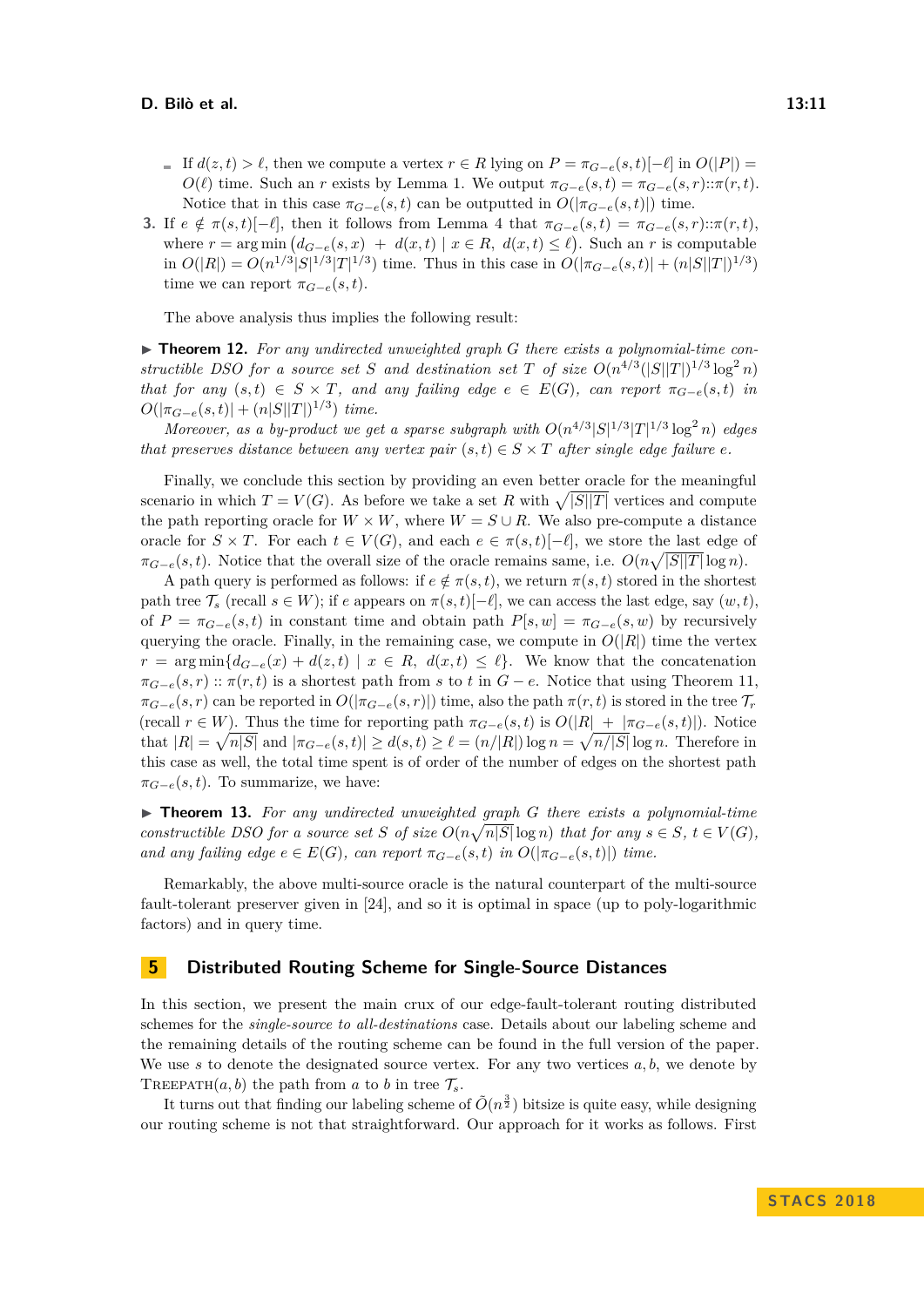#### **13:12 Efficient Oracles and Routing Schemes for Replacement Paths**

we show how to represent the FT-BFS  $(w.r.t. s)$  subgraph as a union of trees and link-edges (see Lemma [10\)](#page-9-1) of total size  $\tilde{O}(n^{3/2})$ , so that each replacement path can be represented as a combination of two tree paths connected by a link edge. We can then use the routing scheme over trees by Thorup and Zwick [\[29\]](#page-14-1). For ensuring small routing tables, we will need that each vertex must be present in only  $\tilde{O}(\sqrt{n})$  number of trees in the family of trees considered by us. In this way, we will obtain a scheme for routing packets from *s* along replacement shortest paths with poly-logarithmic headers and  $\tilde{O}(\sqrt{n})$  bitsize node routing tables and shortest paths with poly-logarithmic headers and  $\tilde{O}(\sqrt{n})$ edge labels.

## **5.1 Tree Representations**

For a parameter  $L = \sqrt{n}$  we take  $R \subseteq V(G)$  to be a set of vertices as obtained from Lemma [1.](#page-4-0) Also  $\ell$  is taken to be  $[L \log n]$ . We define two family of trees  $\mathcal{T}_{long}$  and  $\mathcal{T}_{short}$  as follows: (i) The family  $\mathcal{T}_{long}$  consists of shortest path tree  $\mathcal{T}_s$ , and the shortest path trees  $\mathcal{T}_r$  for each  $r \in R$ ; (ii) The family  $\mathcal{T}_{short}$  consists of all the possible trees  $\mathcal{T}_{e,z}$  given by Definition [14](#page-11-0) below and have depth at most  $\ell$ .

<span id="page-11-0"></span>**► Definition 14.** Let  $e = (u, v) \in \mathcal{T}_s$ , and  $(y, z)$  be an edge that becomes tree edge in  $\mathcal{T}_{s, G-e}$ . Also assume  $d(u, z) \leq 2\ell$ . We define  $\mathcal{T}_{e,z}$  to be a subtree of  $\mathcal{T}_{s,G-e}$  which is (i) rooted at vertex  $z$ , and (ii) truncated to depth  $\ell$ , that is, it contains only those vertices whose depth differ from depth of *z* in  $\mathcal{T}_{s,G-e}$  by at most  $\ell$ .

In the following table, we show how the families T*long* and T*short* can be directly used to obtain a shortest path from *s* to any arbitrary vertex *t* after an edge failure on TREEPATH $(s, t)$ .

|                                                    | Then                                              | New $s-t$ shortest path in $G-e$                               |
|----------------------------------------------------|---------------------------------------------------|----------------------------------------------------------------|
| $t=r_0\in R$                                       |                                                   | TREEPATH $(s, y)$ :: $(y, z)$ :: $\mathcal{T}_{r_0}(z, r_0)$   |
|                                                    |                                                   | where $(y, z) = \text{LINK}(s, r_0, e)$                        |
| $e \in \text{TheePATH}(s, t)$ $\left[-\ell\right]$ | $t \in \mathcal{T}_{e,z} \in \mathcal{T}_{short}$ | TREEPATH $(s, y)$ :: $(y, z)$ :: $\mathcal{T}_{e,z}(z, t)$     |
| $(y, z) = \text{LINK}(s, t, e), d(z, t) \leq \ell$ |                                                   |                                                                |
| Remaining                                          | $\pi_{G-e}(s,t)[-\ell]$ must                      | TREEPATH $(s, y_r)$ :: $(y_r, z_r)$ :: $\mathcal{T}_r(z_r, t)$ |
| cases                                              | contain some $r \in R$                            | where $(y_r, z_r) = \text{LINK}(s, r, e)$                      |

We now show correctness of above table case by case.

**Case 1.**  $t = r_0 \in R$ 

Let  $(y, z) = \text{LINK}(s, r_0, e)$ . Recall that we showed in Lemma [10,](#page-9-1)  $\pi(s, y)$ :: $(y, z)$ : $\pi(z, r_0)$ TREEPATH $(s, y)$ :: $(y, z)$ :: $\mathcal{T}_{r_0}(z, r_0)$  is a shortest path from *s* to  $r_0$  in  $G - e$ . Notice that the trees  $\mathcal{T}_s$  and  $\mathcal{T}_{r_0}$  are present in the family  $\mathcal{T}_{long}$ .

**Case 2.** *e* ∈ TREEPATH $(s, t)$ [− $\ell$ ],  $(y, z)$  = LINK $(s, t, e)$ ,  $d(z, t)$  <  $\ell$ 

Since  $d(t, z) \leq \ell$ , we will have  $d(u, z) \leq 2\ell$ . This along with the fact that  $(y, z)$  becomes a tree edge in  $\mathcal{T}_{s,G-e}$  shows that tree  $\mathcal{T}_{e,z}$  is present in the family  $\mathcal{T}_{short}$ . Also from Lemma [10](#page-9-1) we know that *e* cannot lie on  $\pi(z,t)$ , so  $d_{G-e}(z,t) = d(z,t) \leq \ell$ . Since tree  $\mathcal{T}_{e,z}$  contains shortest paths up to depth  $\ell$ , vertex *t* must lie in  $\mathcal{T}_{e,z}$ . This shows that  $\mathcal{T}_{e,z}(z,t) = \pi_{G-e}(z,t) = \pi(z,t)$ . So by applying Lemma [10,](#page-9-1) we get that TREEPATH $(s, y)$ :: $(y, z)$ :: $\mathcal{T}_{e,z}(z, t)$  is a shortest path from *s* to *t* in  $G - e$ .

**Case 3(i).**  $e \in \text{TreePATH}(s, t)[-\ell], (y, z) = \text{LINK}(s, t, e), d(z, t) > \ell$ 

Let  $P = \pi(s, y)$ :: $(y, z)$ :: $\pi(z, t)$  be a shortest path from *s* to *t* in  $G \setminus e$  (see Lemma [10\)](#page-9-1). As  $|P(z,t)| \geq \ell$ , by Lemma [1,](#page-4-0)  $P[-\ell]$  must contain a vertex from set R, say r. Let  $(y_r, z_r) =$ LINK $(s, r, e)$ . Since  $P[s, r] = \pi_{G-e}(s, r)$ , edge  $(y_r, z_r)$  must be identical to the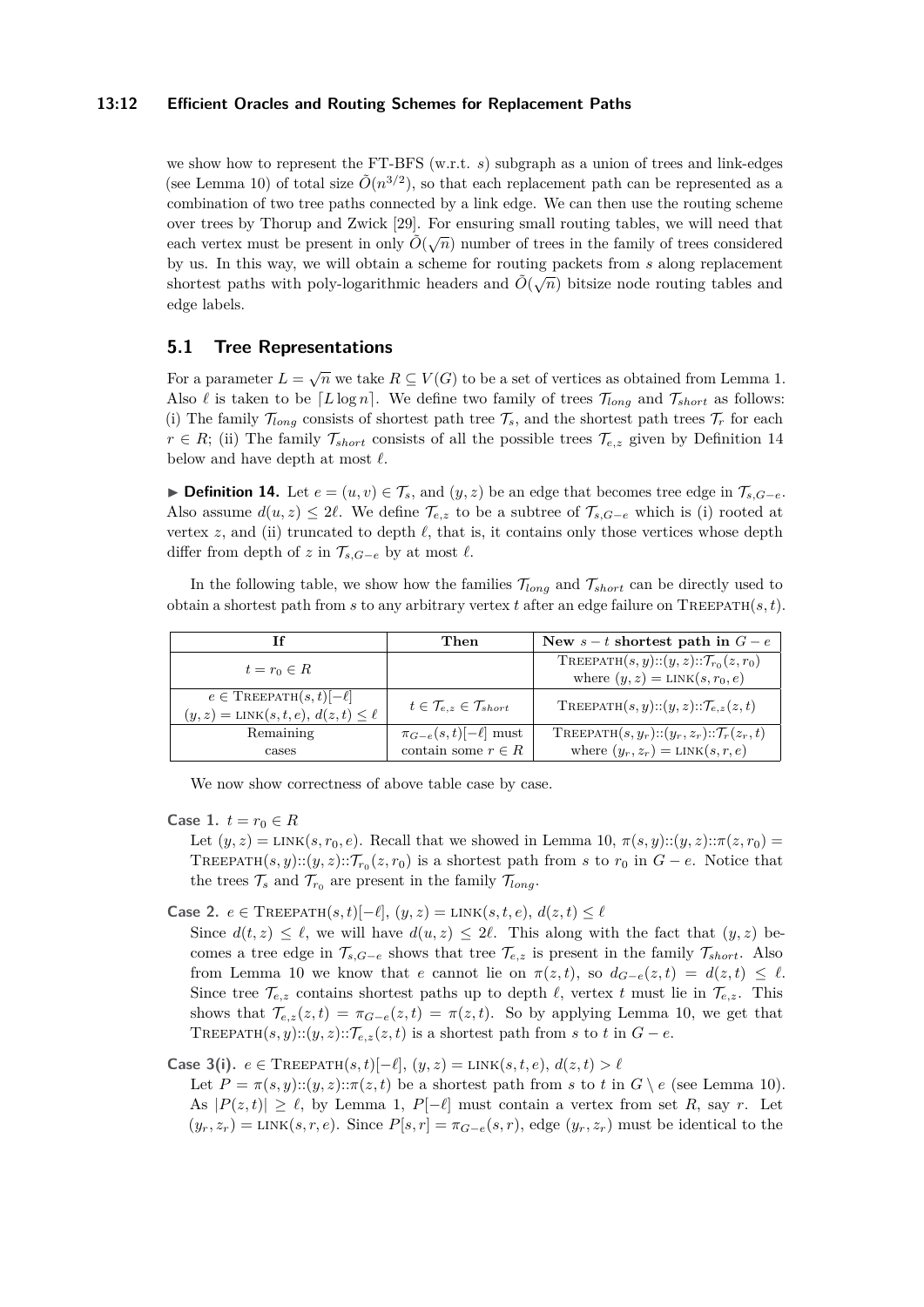edge  $(y, z)$ . Notice that  $\pi(z, t) = \mathcal{T}_r(z, r)$ :: $\mathcal{T}_r(r, t) = \mathcal{T}_r(z, t) = \mathcal{T}_r(z_r, t)$ . Thus in this case TREEPATH $(s, y_r)$ :: $(y_r, z_r)$ :: $\mathcal{T}_r(z_r, t)$  is a shortest path from *s* to *t* in the graph  $G - e$ .

#### **Case 3(ii).**  $e \notin \text{TheEPATH}(s, t)[-l]$

Let  $P = \pi_{G-e}(s,t)$ . By Lemma [1,](#page-4-0)  $P[-\ell]$  must contain a vertex from set R, say r. We know by Lemma [3](#page-6-1) that  $P[r, t]$  is a shortest path in *G*, thus  $P[r, t] = \mathcal{T}_r(r, t)$ . Let  $(y_r, z_r) = \text{LINK}(s, r, e), \text{ then } P[s, r] = \pi_{G-e}(s, r) = \text{TREEPATH}(s, y_r) :: (y_r, z_r) :: \mathcal{T}_r(z_r, r).$ Thus in this case also  $\pi_{G-e}(s,t) = \text{TheEPATH}(s, y_r) :: (y_r, z_r) :: \mathcal{T}_r(z_r, t)$ . (Notice that if TREEPATH(*s, r*) is intact in graph  $G - e$ , then we can define LINK(*s, r, e*) to be any arbitrary edge on  $\text{The EPATH}(s, r)$ .

All that remains is to show that each vertex in *G* appears in  $\tilde{O}(\sqrt{n})$  trees in the families  $\mathcal{T}_{short}$  and  $\mathcal{T}_{long}$ . For the family  $\mathcal{T}_{long}$ , proof is trivial because  $|\mathcal{T}_{long}| = O(|R|) = O(\sqrt{n}),$ and it turns out the same holds for the family  $\mathcal{T}_{short}$ . From this, the bound on the size of our routing scheme will follow.

#### **References**

- <span id="page-12-0"></span>**1** A. Abboud and G. Bodwin. The 4/3 additive spanner exponent is tight. In *STOC*, pages 351–361, 2016.
- <span id="page-12-7"></span>**2** Ittai Abraham, Shiri Chechik, Cyril Gavoille, and David Peleg. Forbidden-set distance labels for graphs of bounded doubling dimension. *ACM Transactions on Algorithms (TALG)*, 12(2):22, 2016.
- <span id="page-12-1"></span>**3** Surender Baswana and Neelesh Khanna. Approximate shortest paths avoiding a failed vertex: Near optimal data structures for undirected unweighted graphs. *Algorithmica*, 66(1):18–50, 2013.
- <span id="page-12-8"></span>**4** Michael A. Bender and Martin Farach-Colton. The level ancestor problem simplified. *Theor. Comput. Sci.*, 321(1):5–12, 2004. [doi:10.1016/j.tcs.2003.05.002](http://dx.doi.org/10.1016/j.tcs.2003.05.002).
- <span id="page-12-6"></span>**5** Aaron Bernstein and David R. Karger. A nearly optimal oracle for avoiding failed vertices and edges. In *Proceedings of the 41st Annual ACM Symposium on Theory of Computing, STOC 2009, Bethesda, MD, USA, May 31 - June 2, 2009*, pages 101–110, 2009.
- <span id="page-12-5"></span>**6** Davide Bilò, Fabrizio Grandoni, Luciano Gualà, Stefano Leucci, and Guido Proietti. Improved purely additive fault-tolerant spanners. In *Algorithms - ESA 2015 - 23rd Annual European Symposium, Patras, Greece, September 14-16, 2015, Proceedings*, pages 167–178, 2015.
- <span id="page-12-2"></span>**7** Davide Bilò, Luciano Gualà, Stefano Leucci, and Guido Proietti. Fault-tolerant approximate shortest-path trees. In *Algorithms - ESA 2014 - 22th Annual European Symposium, Wroclaw, Poland, September 8-10, 2014. Proceedings*, pages 137–148, 2014.
- <span id="page-12-3"></span>**8** Davide Bilò, Luciano Gualà, Stefano Leucci, and Guido Proietti. Compact and fast sensitivity oracles for single-source distances. In *24th Annual European Symposium on Algorithms, ESA 2016, August 22-24, 2016, Aarhus, Denmark*, pages 13:1–13:14, 2016.
- <span id="page-12-4"></span>**9** Davide Bilò, Luciano Gualà, Stefano Leucci, and Guido Proietti. Multiple-edge-faulttolerant approximate shortest-path trees. In *33rd Symposium on Theoretical Aspects of Computer Science, STACS 2016, February 17-20, 2016, Orléans, France*, pages 18:1–18:14, 2016.
- <span id="page-12-9"></span>**10** Greg Bodwin, Fabrizio Grandoni, Merav Parter, and Virginia Vassilevska Williams. Preserving Distances in Very Faulty Graphs. In Ioannis Chatzigiannakis, Piotr Indyk, Fabian Kuhn, and Anca Muscholl, editors, *44th International Colloquium on Automata, Languages, and Programming (ICALP 2017)*, volume 80 of *Leibniz International Proceedings in Informatics (LIPIcs)*, pages 73:1–73:14, Dagstuhl, Germany, 2017. Schloss Dagstuhl– Leibniz-Zentrum fuer Informatik.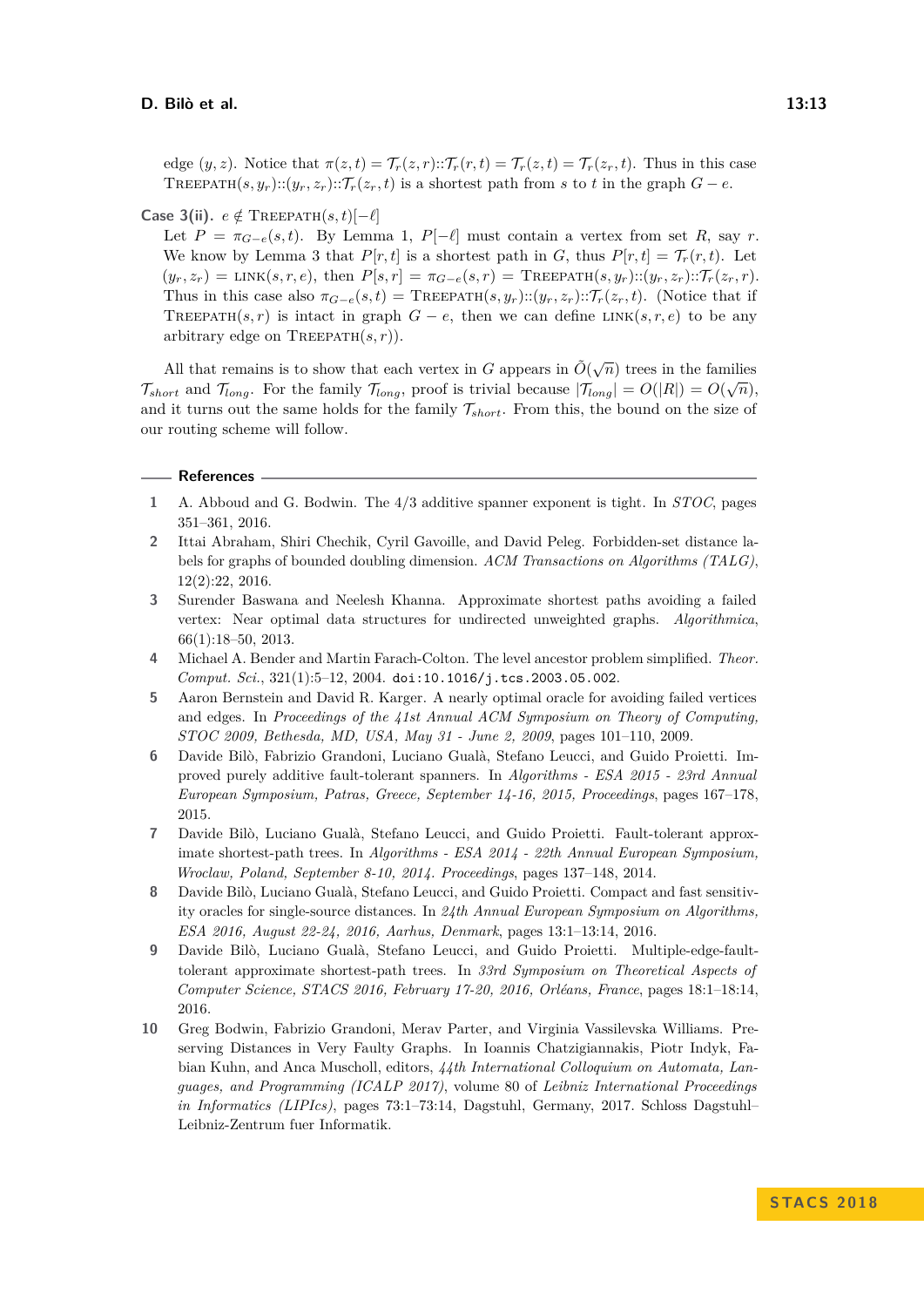#### **13:14 Efficient Oracles and Routing Schemes for Replacement Paths**

- <span id="page-13-1"></span>**11** Jean Bourgain. On Lipschitz embedding of finite metric spaces in Hilbert space. *Israel Journal of Mathematics*, 52(1-2):46–52, 1985.
- <span id="page-13-15"></span>**12** Shiri Chechik. Fault-tolerant compact routing schemes for general graphs. *Inf. Comput.*, 222:36–44, 2013.
- <span id="page-13-12"></span>**13** Shiri Chechik, Sarel Cohen, Amos Fiat, and Haim Kaplan. (1 + epsilon)-approximate *f* -sensitive distance oracles. In *Proceedings of the Twenty-Eighth Annual ACM-SIAM Symposium on Discrete Algorithms, SODA 2017, Barcelona, Spain, Hotel Porta Fira, January 16-19*, pages 1479–1496, 2017.
- <span id="page-13-14"></span>**14** Shiri Chechik, Michael Langberg, David Peleg, and Liam Roditty. f-sensitivity distance oracles and routing schemes. *Algorithmica*, 63(4):861–882, 2012.
- <span id="page-13-4"></span>**15** Don Coppersmith and Michael Elkin. Sparse source-wise and pair-wise distance preservers. In *Proceedings of the Sixteenth Annual ACM-SIAM Symposium on Discrete Algorithms, SODA 2005, Vancouver, British Columbia, Canada, January 23-25, 2005*, pages 660–669. SIAM, 2005. URL: <http://dl.acm.org/citation.cfm?id=1070432.1070524>.
- <span id="page-13-13"></span>**16** Bruno Courcelle and Andrew Twigg. Compact forbidden-set routing. In *Annual Symposium on Theoretical Aspects of Computer Science*, pages 37–48. Springer, 2007.
- <span id="page-13-9"></span>**17** Camil Demetrescu, Mikkel Thorup, Rezaul Alam Chowdhury, and Vijaya Ramachandran. Oracles for distances avoiding a failed node or link. *SIAM J. Comput.*, 37(5):1299–1318, 2008.
- <span id="page-13-11"></span>**18** Ran Duan and Seth Pettie. Dual-failure distance and connectivity oracles. In *SODA'09: Proceedings of 19th Annual ACM -SIAM Symposium on Discrete Algorithms*, pages 506– 515, Philadelphia, PA, USA, 2009. Society for Industrial and Applied Mathematics.
- <span id="page-13-10"></span>**19** Fabrizio Grandoni and Virginia Vassilevska Williams. Improved distance sensitivity oracles via fast single-source replacement paths. In *53rd Annual IEEE Symposium on Foundations of Computer Science, FOCS 2012, New Brunswick, NJ, USA, October 20-23, 2012*, pages 748–757, 2012.
- <span id="page-13-3"></span>**20** Telikepalli Kavitha. New pairwise spanners. In Ernst W. Mayr and Nicolas Ollinger, editors, *32nd International Symposium on Theoretical Aspects of Computer Science, STACS 2015, March 4-7, 2015, Garching, Germany*, volume 30 of *LIPIcs*, pages 513–526. Schloss Dagstuhl - Leibniz-Zentrum fuer Informatik, 2015. [doi:10.4230/LIPIcs.STACS.2015.513](http://dx.doi.org/10.4230/LIPIcs.STACS.2015.513).
- <span id="page-13-7"></span>**21** Kavindra Malik, A.K. Mittal, and Sumit K. Gupta. The *k* most vital arcs in the shortest path problem. *Oper. Res. Lett.*, 8:223–227, 1989.
- <span id="page-13-2"></span>**22** Jiří Matoušek. On the distortion required for embedding finite metric spaces into normed spaces. *Israel Journal of Mathematics*, 93(1):333–344, 1996.
- <span id="page-13-8"></span>**23** Merav Parter. Vertex fault tolerant additive spanners. In *International Symposium on Distributed Computing*, pages 167–181. Springer, 2014.
- <span id="page-13-0"></span>**24** Merav Parter and David Peleg. Sparse fault-tolerant BFS trees. In *Algorithms - ESA 2013 - 21st Annual European Symposium, Sophia Antipolis, France, September 2-4, 2013. Proceedings*, pages 779–790, 2013.
- <span id="page-13-6"></span>**25** Merav Parter and David Peleg. Fault tolerant approximate BFS structures. In *Proceedings of the Twenty-Fifth Annual ACM-SIAM Symposium on Discrete Algorithms, SODA 2014, Portland, Oregon, USA, January 5-7, 2014*, pages 1073–1092, 2014.
- <span id="page-13-5"></span>**26** Mihai Patrascu and Liam Roditty. Distance oracles beyond the thorup-zwick bound. In *Foundations of Computer Science (FOCS), 2010 51st Annual IEEE Symposium on*, pages 815–823. IEEE, 2010.
- <span id="page-13-16"></span>**27** Mihai Patrascu, Liam Roditty, and Mikkel Thorup. A new infinity of distance oracles for sparse graphs. In *Foundations of Computer Science (focs), 2012 Ieee 53rd Annual Symposium on*, pages 738–747. IEEE, 2012.